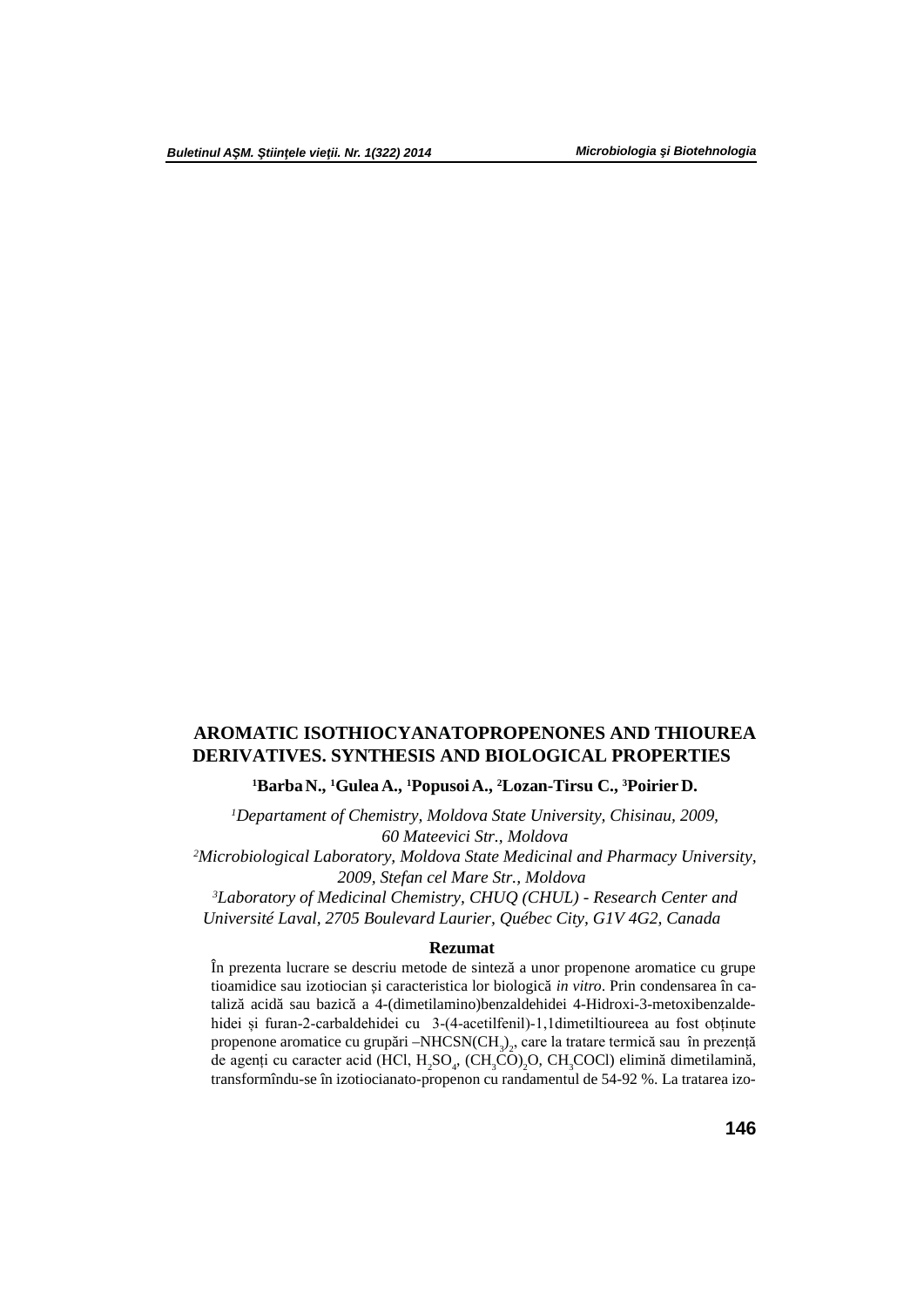#### *Buletinul A M. tiin ele vie ii. Nr. 1(322) 2014*

tiocianatopropenonelor cu amine primare au fost obținuti derivați cu grupări tioamidice -NHCSNH. Structura compușilor noi obținuți cu conținut de sulf a fost confirmată prin analiz elemental i spectral IR, <sup>1</sup>H-, <sup>13</sup>C- RMN. Compușii sintetizați au fost testați ca inhibitori ai prolifer rii celulelor leucemice (HL-60), iar pentru produ ii care au manifestat proprietăți mai ponunţate, a fost testată *in vitro* activitatea lor antibacteriană față de unele microorganisme gram-pozitive i gram-negative: *Escherichia coli, Staphylococcus aureus, Shigella sonnei, Salmonella abony și Bacillus cereus.*

*Cuvinte cheie:* chalcon, izotiocianatopropenon, propenon, inhibitori ai prolifer rii, leucemie, activitate antibacterian.

*Depus la redac ie* 07 mai 2014

-----------------------------------------------------------------------------------------------------

Adresa pentru corespondență: Popu oi Ana, Universitatea de Stat din Moldova, Departamentul de Chimie, str. A. Mateevici, 60, MD-2009 Chi in u, Republica Moldova; e-mail: popusoi.ana@gmail.com; tel.: (+373 22) 57-76-96.

### **1. Introduction**

Compounds with a wide spectrum of biological activities have been detected in the 1,3-diaryl- and 1,3-arylheterylpropenone series [20, 13, 1, 15, 23, 22, 16]. Licochalcone A, for example, extracted from Chinese licorice roots displays strong antileishmanial activity [2, 3, 26]. It has been demonstrated that some synthetic chalcones also display advanced properties against *Leishmania major* and *Leishmania donovani*. Licochalcone A also displays antimalarial activity [3] but 2,4-dimethoxy-4' buthoxychalcone, its synthetic analogue, proved to be the most active of those studied [4]. Some 1,3-diphenylprop-2-en-1-ones with substitutes (F, Me, OMe, SO, Me) in both nuclei display good *in vivo* anti-inflammatory activity [25]. The methyl and methoxy groups increase the inhibitory potential, but fluorine decreases it. It has been established that the propenonic structure is favourable to obtain inhibitors with high efficacy and selectivity.

The authors, by means of treating 2-chloro-2'-hydroxy-chalcone semicarbazone with o,o-dimethylchlorophosphate in the presence of pyridine, obtained an organophosphorus derivative with antifungal activity against some sugarcane pathogens [21]. This derivative displayed 75-85% mycelial growth inhibition at a concentration of 1000 ppm. The chalcones with hydroxyl groups in 2',3'-, 2,5'- and 3',4'- positions showed an excellent antioxidant activity  $(80 - 90\%$  at 50  $\mu$ M concentration), that is comparable to that of ascorbic acid and -tocopherol as reference substances [11], the hydroxyl groups in  $2^{\prime}$ , 4'- and  $3^{\prime}$ , 5'- positions caused a significant decrease in antioxidant activity. Recent investigations are devoted to anticancerigenic activity of chalcones [23, 23]. Other compounds with similar structure that, once again, demonstrate the increased efficacy of chalcones as compared to other substances, are studied in parallel. Thus, it was established that the replacing of methyl group with phenyl in dehydrozingerone increased the cytotoxic action (up to strong) for three types of carcinogenic cells [6]. Chalcones with hydroxyl groups in ortho - position are more active than those with hydroxyl groups in meta- or para- positions.

The anti-angiogenic properties of chalcones are reported in many sources [14, 17]. The antitumoural properties of curcumin have served as a reference point. It has been estimated that non-substituted chalcone is already more active than curcumin, but 2,6-dichloro-4'-methylchalcone is one of the most active. The properties of 1,3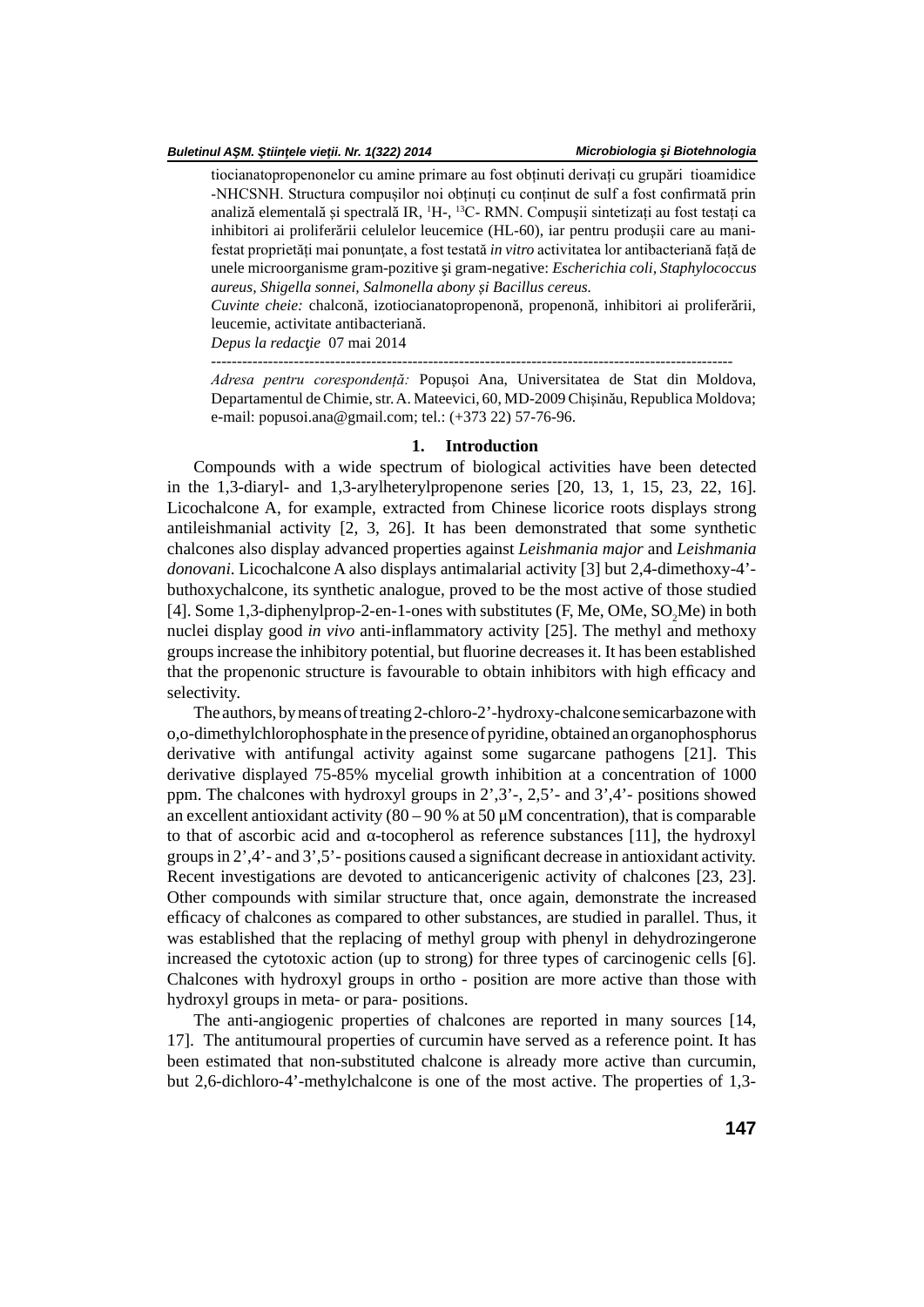diphenylpropan-1-one have also been evaluated in order to prove the importance of propenonic fragment for different bioactivities of chalcones. Its low activity justifies the importance of enonic group presence in chalcone derivatives. The above mentioned chalcones were synthesized by condensing aromatic aldehydes (in base or acid medium) with substituted acetylarenes containing electron donor or electron acceptor groups or by modifying some active functional groups of final compounds. The 1,3-diaryland 1,3-arylheterylpropenones with thiourea or izothiocyanato groups [10, 7] are less studied and have become the object of our study.

# **2. Materials and methods**

All commercially available reagents and chemicals were of analytical- or reagentgrade purity and used as received. <sup>1</sup>H and <sup>13</sup>C nuclear magnetic resonance (NMR) spectra were recorded with a Bruker DRX 400 spectrometer at room temperature. All chemical shifts ( ${}^{1}H$ ,  ${}^{13}C$ ) are given in ppm versus  $SiMe<sub>4</sub>$  using DMSO –  $d<sub>6</sub>$  as solvent. IR spectra were recorded on a Specord M 80 and are reported in cm-1. Classic methods were applied for C, H, N and S elemental analyses, which were performed at Academy of Sciences of Moldova (Institute of Chemistry). TG/DT combined analyses were carried out using a SETARAM 92-1600 instrument. Each sample was deposited in a platinum crucible, which was heated (60 $\degree$ C h·1) in a current of air to allow evacuation of the products resulting from decomposition. The MS spectra were recorded on an analytical VG 7070E mass spectrometer using electron impact (EI) at 70eV as ionization technique. Melting points were determined by differential scanning calorimetry (DSC) with a Shimadzu DSC-50 instrument. Thin-layer chromatography (TLC) was performed using silica gel plates (60F254 Merck). Flash column chromatography was carried out on silica gel (70-240 mesh, G60 Merck).

# **3. Synthetic procedures**

*3.1. Synthesis of precursors 4 and 5. 3-(4-Acetylphenyl)-1,1-dimethylthiourea (4).* The mixture containing  $1.68$  g (0.012 mol) of  $1-(4$ -aminophenyl)ethanone, 0.46 g (0.006 mol) of carbon disulphide and  $7 \text{ mL}$  of DMF is heated in a flask fitted with upward refrigerant at  $90-95\degree$ C. 2 g (0.0083 mol) of tetramethyltiuram disulphide (DTMT) is added in rates of 0.5 g during 4 hours. The mixture is heated 3 hours more and then the solvent is distilled under reduced pressure. From the crude solid of **4** and sulphur, the last is extracted with benzene and **4**, slightly soluble, is isolated  $(2.22 \text{ g})$ . After filtering, the integral yield of **4** is 2.54 g (92%), m.p. 179-181°C [7].

*1-(4-Isothiocyanatophenyl)ethanone (5)*. 1 g (0.01 mol) of concentrated sulphuric acid and 2.22 g (0.01 mol) of 3-(4-acetylphenyl)-1,1-dimethylthiourea (**4)** are added to 20 mL of dioxane with continuous stirring. The mixture is then heated at 80-900C for 2 hours. The dioxane is distilled under reduced pressure, the reaction product is extracted with benzene, the solvent is distilled, and the product is recrystallized from benzene with hexane addition. 1.52 g (86%) of 1-(4-isothiocyanatophenyl)ethanone (**5**) are obtained; m.p. 76-78°C [12].

# *3.2.Synthesis of thioureas and isothiocyanatopropenones*

*3-(4-(3-(4-(Dimethylamino)phenyl)acryloyl)phenyl)-1,1-dimethylthiourea (6a).* The mixture containing 0.75 g (0.005 mol) of 4-(dimethylamino)benzaldehyde, 1.1 g (0.005 mol) of 3-(4-acetylphenyl)-1,1-dimethylthiourea (**4**) and 3 mL of concentrated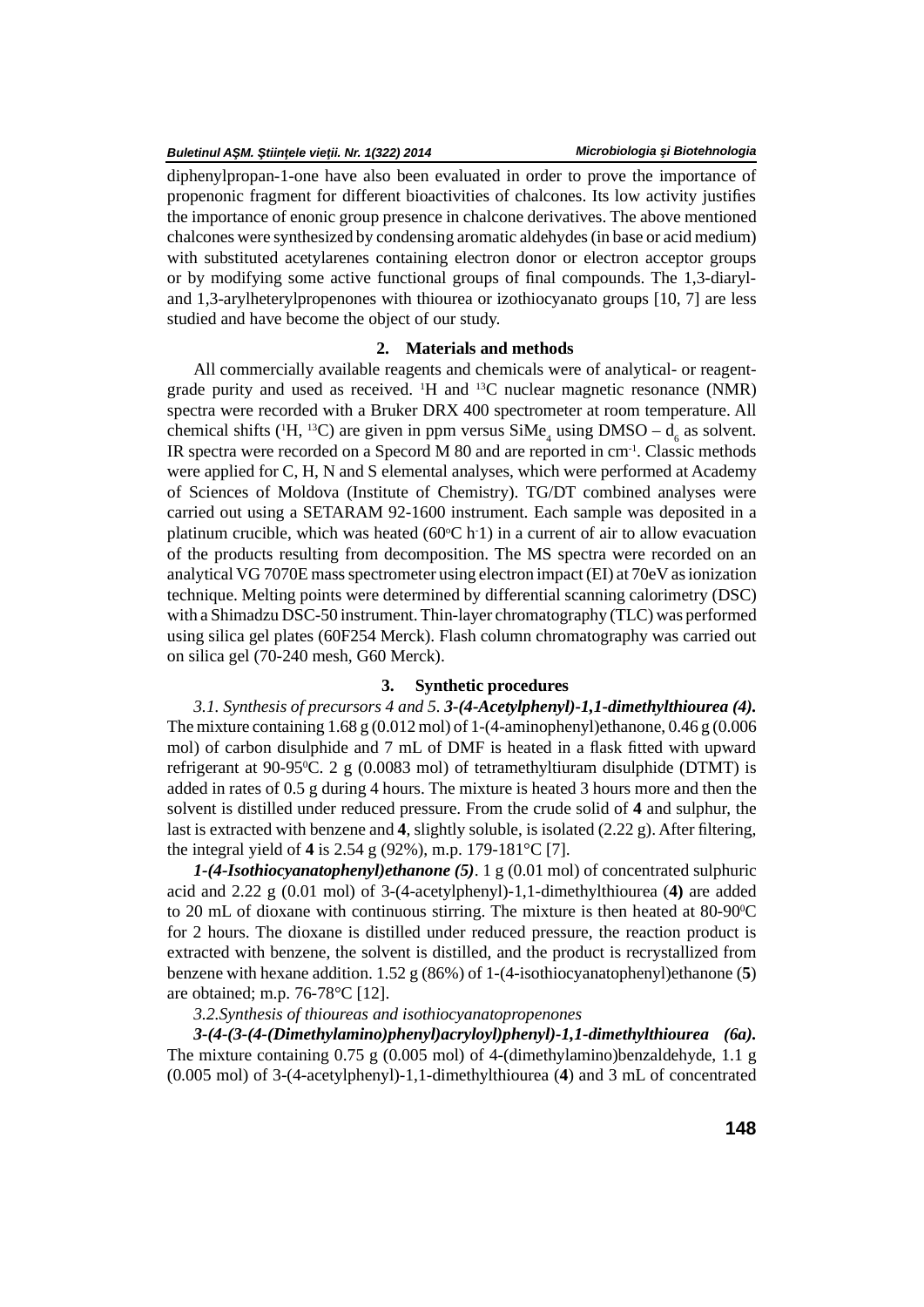hydrochloric acid is slowly heated till the temperature of 60°C, then maintained at this temperature for 1 hour. The reaction mixture is neutralized, and the precipitate is then extracted with chloroform 1.68 g of propenone **6a,** with low impurities of isothiocyanatopropenone **7a**. IR (KBr), cm-1: 1322 (m, C=S), 1639 (m, C=O), 3324 (s, NH). <sup>1</sup>H-NMR (DMSO-d<sub>6</sub>), ppm: 3.03 (s, 6 H, N(CH<sub>3</sub>)<sub>2</sub>), 3.30 (s, 6 H, SCN(CH<sub>3</sub>)<sub>2</sub>), 6.74-8.07 (m, 10H,  $-C<sub>6</sub>H<sub>4</sub>$  and  $=CH$ ), 9.29 (s, 1H, NH). <sup>13</sup>C NMR (DMSO-d<sub>6</sub>), ppm: 187.82 (C=O), 181.39 (C=S), 152.40 (C-N), 144.73 (-C<sub>.</sub>H<sub>.</sub>-CH=), 145.75, 133.82, 123.90, 112.24, 123.79, 131.11, 128.84, 122.62, 41.65, 41.61, 40.44, 40.23.

 $3-(4-(3-(Furan-2-yl)acryloyl)phenyl)-1,1-dimethylthiourea (6c).$  1 g  $(0.012 \text{ mol})$ of potassium hydroxide in 4 mL of ethanol is added by continuous stirring to a solution containing 2.22 g (0.01 mol) of 3-(4-acetylphenyl)-1,1-dimethylthiourea (**4)** and 6 mL of dimethylformamide, and then 1.15 g (0.012 mol) of furan-2-carbaldehyde in 4 mL of ethanol is dropped at  $5{\text -}10^0$ C. The reaction mixture is left at room temperature for 12 hours, and then the solution is filtered of impurities and acidified with hydrochloric acid till weak acid medium 2.76 g of propenone  $\epsilon$ . IR (KBr), cm<sup>-1</sup>: 1322 (p, C=S), 1651 (m, C=O), 3326 (m, NH). <sup>1</sup>H- NMR (DMSO-d<sub>6</sub>), ppm: 3.30 (s, 6H, SCN(CH<sub>3</sub>)<sub>2</sub>), 6.70-8.04 (m, 9H, -C<sub>6</sub>H<sub>4</sub>, =**CH**), 9.33 (s, 1H, NH). <sup>13</sup>C NMR (DMSO-d<sub>6</sub>), ppm: 187.66 (C=O), 181.36 (C=S), 151.73 (2-furan 1-C=C), 146.31, 146.49, 113.58, 112.32, 132.87, 123.80, 130.34, 123.68, 129.02, 129.02, 119.30, 41.64, 41.65.

*3-(4-(Dimethylamino)phenyl)-1-(4-isothiocyanatophenyl)prop-2-en-1-one (7a).*

**First method**: The mixture containing 1.77 g  $(0.005 \text{ mol})$  of 6a, 0.25 g  $(0.005 \text{ mol})$ mol) of acetic anhydride and 6 mL of benzene is heated for 2 hours. The benzene solution is washed with aqueous solution of sodium hydrogenocarbonate and dried with  $\text{Na}_2\text{SO}_4$ . Some of the benzene is distilled, hexane is added (1:1) and the solution is chromatographed on silica gel (eluent-hexane). 1.42 g of isothiocyanatopropenone **7a** are obtained, (table 1).

**Second method**: 0.35 g (0.001 mol) of **6a** and 30 mL of p-xylene are introduced in a three necks flask. Through solution, heated at 125-135<sup>o</sup>C, passes a current of  $CO_2$  and the solvent is slowly distilled (3/4 of initial volume). The end of dimethylamine elimination is determined with the universal indicator. The remaining solvent is distilled under reduced pressure. The remaining product is dissolved in benzene and purified by chromatography to gas 0.21 g of isothiocyanatopropenone **7a**. IR (KBr), cm-1: 1324 (m, C=S), 1641 (m, C=O), 2049 (p, NCS). <sup>1</sup>H-NMR (DMSO-d<sub>6</sub>), ppm: 3.02 (s, 6H, N(CH<sub>2</sub>),), 6.74-8.20 (m, 10H, =CH and C<sub>e</sub>H<sub>a</sub>). <sup>13</sup>C NMR (DMSO-d<sub>c</sub>), ppm: 187.82  $N(CH_3)_2$ , 6.74-8.20 (m, 10H, =CH and C<sub>6</sub>H<sub>4</sub>). <sup>13</sup>C NMR (DMSO-d<sub>6</sub>), ppm: 187.82 (C=O), 181.39 (C=S), 152.42 (C-N), 145.14 (-C<sub>c</sub>H<sub>4</sub>-CH=), 137.11 (-C<sub>c</sub>H<sub>4</sub>-N=C=S), 134.39, 122.59, 126.67, 131.45, 129.46, 111.54, 131.15, 40.65, 40.44, 145.14, 122.01. *3-(4-Hydroxy-3-methoxyphenyl)-1-(4-isothiocyanatophenyl)prop-2-en-1-one*

*(7b)*

**First method**: 4.44 g (0.02 mol) of **4**, 3.04g (0,02 mol) of 4-hydroxy-3 methoxybenzaldehyde are added on cooling the solution obtained from 30 mL of dioxane and 2 g (0.02 mol) of sulphuric acid, and then the mixture is heated at  $60\n-70^{\circ}\text{C}$ for 1.5 hours. The volume of dioxane (2/3) is distilled under reduced pressure, the reaction mixture is neutralized with a saturated solution of  $\text{NaHCO}_3$  and the product is extracted with benzene and purified on silica gel (hexane eluent-benzene) to obtain 2.8 g of izothiocyanatopropenone **7b** (table 1).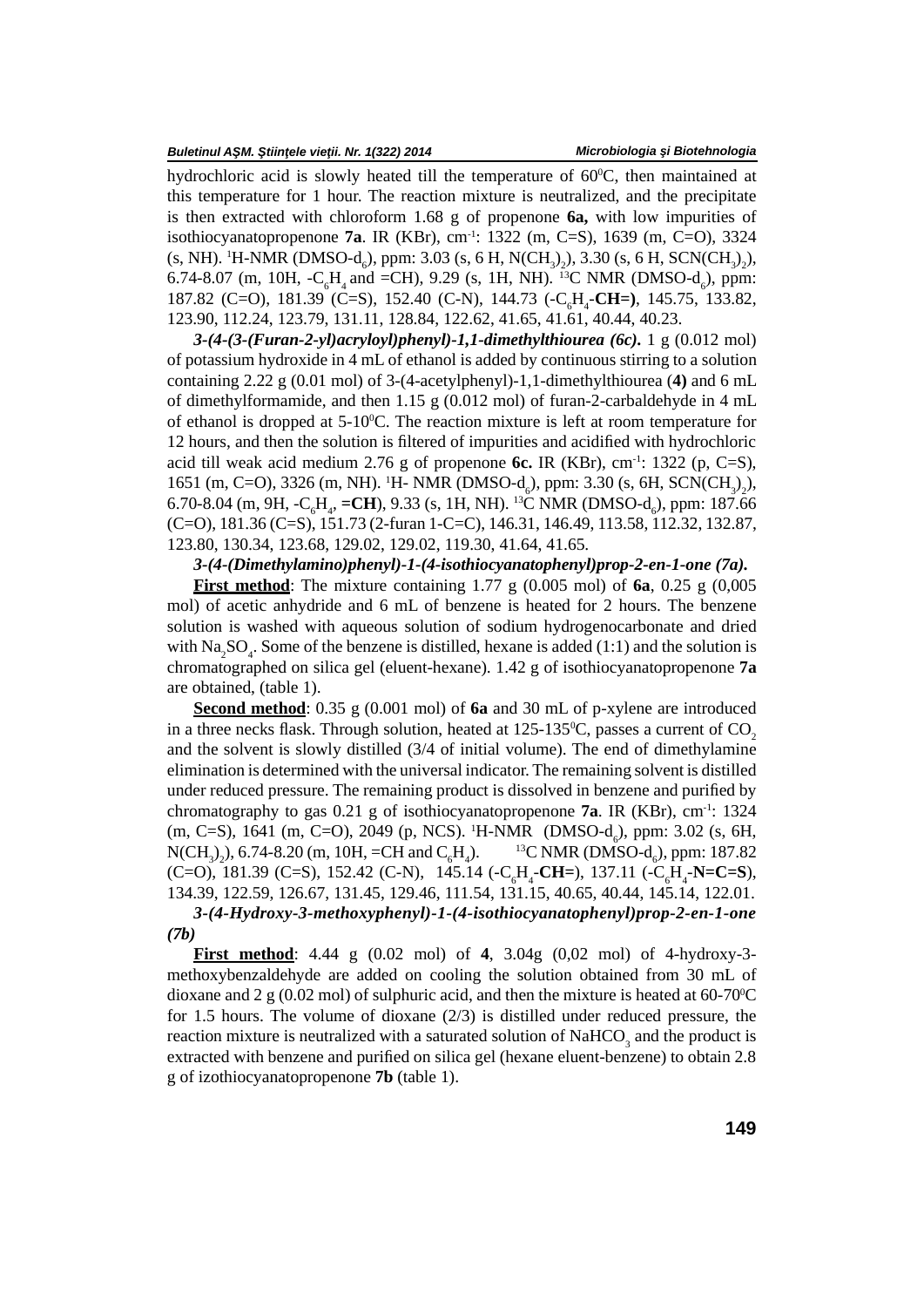#### Buletinul A M. tiin ele vie ii. Nr. 1(322) 2014

**Second method**: 1.77 g (0.01 mol) of **5** and 1.52 g (0.01 mol) of 4-hydroxy-3 methoxybenzaldehyde are added to the solution obtained from dioxane and 1 g  $(0.01 \text{ mol})$  of sulphuric acid. The reaction mixture is treated and 1.61 g (72 %) of isothiocyanatopropenone **7b** are obtained. IR (KBr) cm<sup>-1</sup>: 1652 (p, C=O), 2116 (p, NCS), 3162 (m, OH), 3455 (m, OH). <sup>1</sup>H-NMR (DMSO-d<sub>c</sub>), ppm: 3.88 (s, 3H, OCH<sub>3</sub>), 6.84-8.22 (m, 9H, =CH and C<sub>6</sub>H<sub>a</sub>), 9.78 (s, 1H, OH). <sup>13</sup>C NMR (DMSO-d<sub>6</sub>), ppm: 187.99 (C=O), 181.39 (C=S), 150.43 (-C<sub>c</sub>H<sub>3</sub>-O-C), 146 (-C<sub>c</sub>H<sub>4</sub>-CH=), 137.17 (-C6H4-**N=C=S**), 148.46, 137.17, 135.82, 126.73, 112.28, 116.08, 126.66, 130,51, 124.88, 146.01, 118.72, 56.31.

### *3-(Furan-2-yl)-1-(4-isothiocyanatophenyl)prop-2-en-1-one (7c).*

**First method**: The mixture containing 3 g (0.01 mol) of **6c**, 1.02 g (0.01 mol) of acetic anhydride and 20 mL of benzene is heated under reflux for 1 hours, and then treated with a saturated solution of NaHCO<sub>3</sub>. The organic layer is dried with  $\text{Na}_2\text{SO}_4$ , the solvent is distilled and the reaction product is purified on silica gel (benzene-hexane 1:1). 1.78 g of isothiocyanatopropenone **7c** (table 1).

**Second method:** The mixture containing 3 g (0.01 mol) of **6c**, 0.78 g (0.01 mol) of acetyl chloride and 20 mL of benzene is refluxed for 2 hours, and then treated as above to provide 1.79 g of isothiocyanatopropenone **7c**.IR (KBr), cm-1: 1659 (p, C=O), 2048  $(p, NCS), 3122$  (s, =CH, furan). <sup>1</sup>H-NMR (DMSO-d<sub>c</sub>), ppm: 6.70-8.16 (m, 9H, =CH and  $C_4H_3$ ). <sup>13</sup>C NMR (DMSO-d<sub>c</sub>), ppm: 187.62 (C=O), 179.49 (C=S), 151.69 (2-furan 1**-C=C**), 136.99 (-C<sub>e</sub>H<sub>4</sub>-**N-C=S**), 119.18 (-C<sub>e</sub>H<sub>2</sub>O-CH=), 144.35, 113.58, 133.50, 131.38, 126.84.

*1-(4-(3-(4-(Dimethylamino)phenyl)acryloyl)phenyl)-3-(2-hydroxyethyl)thiourea (8a).* 0.13 g (0.0022 mol) of monoethanolamine in methanol (1 mL) is added by stirring at room temperature to the solution obtained from 0.26 g (0.002 mol) of **7a** and 2 mL of diethylether and then heated for 10 minutes. On cooling, 0.78 g of **8a** obtained (recrystallized from ethanol). IR (KBr),  $cm^{-1}$ : 1041 (m, C-O), 1324 (m, C=S), 1636 (s, C=O), 1601 (p, C=O), 3319 (m, NH). <sup>1</sup>H-NMR (DMSO-d<sub>c</sub>), ppm: 3.01 (s, 6H, N(CH<sub>3</sub>)<sub>2</sub>, 3.58 (s, 4H, N-CH<sub>2</sub>-CH<sub>2</sub>O), 6.74-8.10 (m, 10H, =CH and -C<sub>6</sub>H<sub>4</sub>), 10.0 (s, 1H, **NH**-C<sub>6</sub>C<sub>a</sub>), 8.32 (s, 1H, **NH**-CH<sub>2</sub>), 4.87 (s, 1H, OH). <sup>13</sup>C NMR (DMSO-d<sub>6</sub>), ppm: 187.62 (C=O), 180.39 (C=S), 144.96 (-C6H4-**CH=**), 152.39 (C-N), 59.52 (C-O), 121.18, 133.57, 122.61, 112.24, 131.11, 129.54, 128.79, 40.63, 40.43.

*1-(4-(3-(4-(Dimethylamino)phenyl)acryloyl)phenyl)-3-(3-hydroxyphenyl) thiourea (8b).* 0.22 g (0.002 mol) of 3-aminophenol in 1 mL of acetone are added to the solution obtained from 0.62 g (0.002 mol) of **7a** and 2 mL of acetone. The reaction mixture is heated at 50 $\degree$ C for 10 minutes and then cooled. 0.76 g of thiourea **8b** was obtained (recrystallized from ethanol). IR (KBr),  $cm^{-1}$ : 1215 (m, C-O), 1326 (m, C=S), 1641 (s, C=O), 1601 (m, C=O), 3317 (m, NH). <sup>1</sup>H-NMR (DMSO-d<sub>c</sub>), ppm: 3.01 (s, 6H,  $N(CH_3)_2$ ), 6.53-8.10 (m, 14H, =CH and -C<sub>6</sub>H<sub>4</sub>), 10.00 (s, 1H, **NH**-C<sub>6</sub>H<sub>4</sub>), 9.9 (s, 1H, **NH**-C<sub>6</sub>H<sub>4</sub>). <sup>13</sup>C NMR (DMSO-d<sub>6</sub>), ppm: 187.73 (C=O), 180.03 (C=S), 145.02 (-C<sub>6</sub>H<sub>4</sub>-**CH**=), 155.52 (-C<sub>1</sub>H<sub>-</sub>**OH**), 152.43 (C-N), 157.21 (-C<sub>1</sub>H<sub>-</sub>**OH**), 144.26, 133.96, 122.61, 112.26, 126.40, 116.56, 131.12, 129.36, 114.26, 122.10, 40.66, 40.45.

*1-(4-(3-(4-(Dimethylamino)phenyl)acryloyl)phenyl)-3-(4-hydroxyphenyl) thiourea (8c).* This compound is obtained from **7a** and 4-aminophenol. IR (KBr),  $cm^{-1}$ : 1222 (p, C-O), 1354 (p, C=S), 1628 (m, C=O), 3280 (m, NH). <sup>1</sup>H-RMN (DMSO-d<sub>c</sub>),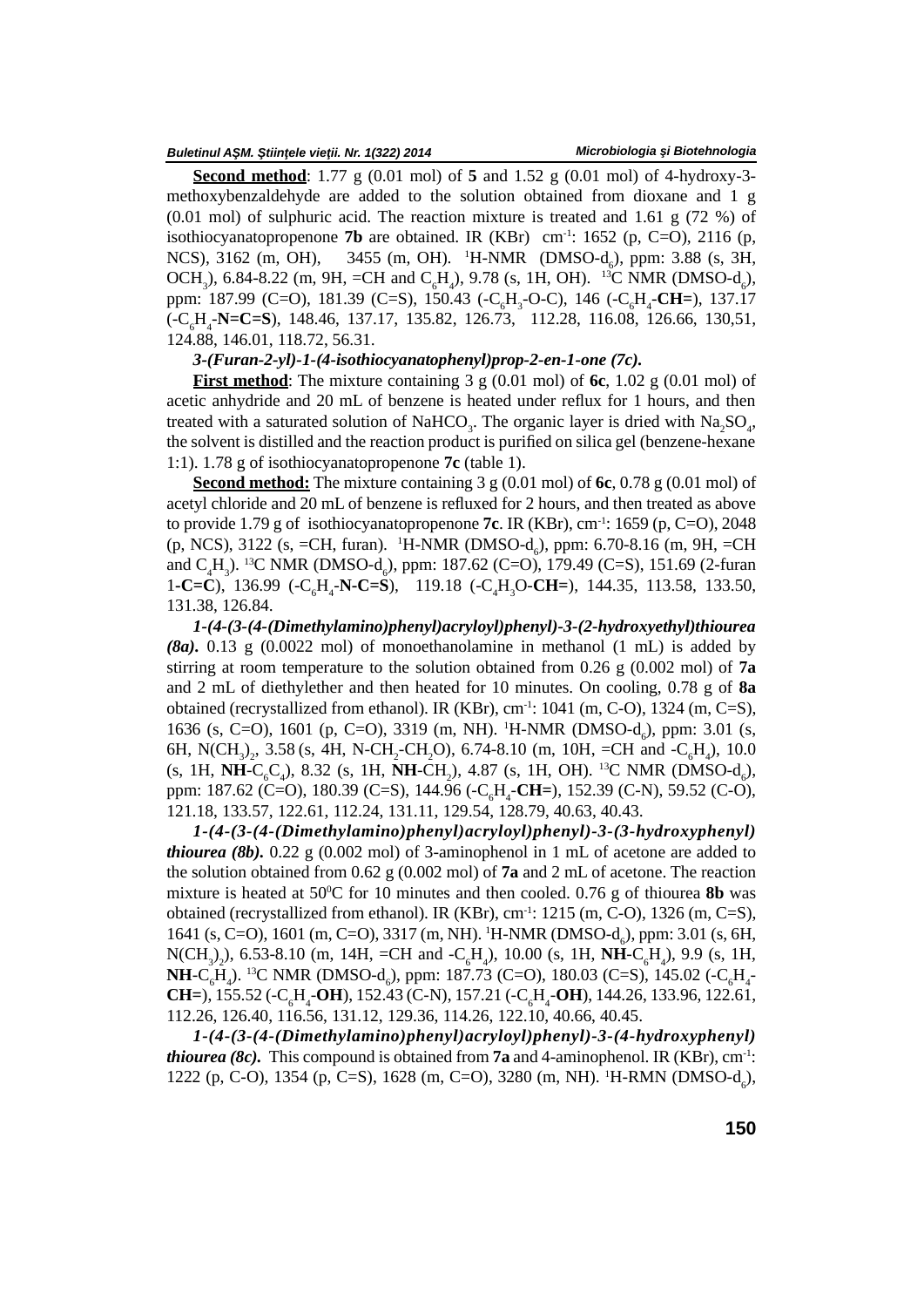ppm: 3.01 (s, 6H, N(CH<sub>3</sub>)<sub>2</sub>), 6.73-8.09 (m, 14H, =CH), 9.08 (s, 1H, **NH**-C<sub>6</sub>H<sub>4</sub>), 9.09 (s, 1H, NH-C<sub>H</sub>, 9.42 (s, 1H, OH). <sup>13</sup>C NMR (DMSO-d<sub>c</sub>), ppm: 187.73 (C=O), 179.99 (C=S), 144.97 (-C<sub>c</sub>H<sub>4</sub>-CH=), 152.42 (C-N), 155.52 (-C<sub>c</sub>H<sub>4</sub>-OH), 130.14, 144.35, 133.89, 122.62, 115.57, 112.26, 126.61, 126.53, 131.1, 129.31, 116.63, 122.22, 40.67, 40.46.

*1-(4-(3-(4-(Dimethylamino)phenyl)acryloyl)phenyl)-3-(3-methoxyphenyl) thiourea (8d).* The mixture obtained from  $0.62 \text{ g}$  (0.002 mol) of **7a**, 0.25 g (0.002) mol) of 4-methoxyaniline and 3 mL of acetone is heated at  $50^{\circ}$ C for 20 minutes and then cooled. The reaction product is isolated and recrystallized from ethyl acetate. 0.78 g of thiourea **8d** is obtained. IR (KBr), cm-1: 1231 (p, C-O), 1348 (p, C=S), 1635 (m, C=O), 3323 (m, NH). <sup>1</sup>H-NMR (DMSO-d<sub>6</sub>), ppm: 3.01 (s, 6H, N(CH<sub>3</sub>)<sub>2</sub>), 3.78 (s, 3H, OCH<sub>3</sub>), 6.74-8.01 (m, 14H,-C<sub>6</sub>H<sub>4</sub> and =CH), 9.92 (s, 1H, **NH**-C<sub>6</sub>H<sub>4</sub>), 10.02 (s, 1H, **NH**-C<sub>6</sub>H<sub>4</sub>). <sup>13</sup>C NMR (DMSO, d<sub>6</sub>), ppm: 187.72 (C=O), 179.43 (C=S), 145.07 (-C<sub>6</sub>H<sub>4</sub>-**CH**=), 152.41 (C-N), 54.88 (-O-**CH**<sub>4</sub>), 157.99, 131.15, 144.23, 134.02, 122.59, 114.40, 110.76, 128.79, 129.77, 122.59, 40.62, 40.42.

*1-(4-(3-(4-Hydroxy-3-methoxyphenyl)acryloyl)phenyl)3-(2-hydroxylethyl) thiourea (9a).* This compound is obtained (see the synthesis of thiourea **8a**) from 0.62 g (0.002 mol) of **7b** and 0.13 g (0.0022 mol) of monoethanolamine. 0.70 g of thiourea **9a** is obtained. IR (KBr), cm<sup>-1</sup>: 1033 (p, C-O), 1315 (m, C=O), 3294 (p, NH, OH.). <sup>1</sup>HNMR  $(DMSO-d_6)$ , ppm: 3.85 (s, 4H, N-CH<sub>2</sub>O), 3.94 (s, 3H, OCH<sub>3</sub>)<sub>,</sub> 4.07 (s, 1H, OH), 6.89-8.27 (m, 9H, -C<sub>6</sub>H<sub>3</sub> and =CH), 9.51 (s, 1H, **NH**-CH<sub>2</sub>), 9.39 (s, 1H, **NH**-C<sub>6</sub>H<sub>4</sub>). <sup>13</sup>C NMR (DMSO-d<sub>c</sub>), ppm: 187.82 (C=O), 181.39 (C=S), 144.73 (-C<sub>cH<sub>3</sub>-CH=), 56.42 (C<sub>H<sub>3</sub>-O-</sub></sub> **CH3**), 59.92 (C-O), 150.09, 148.48, 144.65, 133.44, 112.06, 128.78, 130.74.

*1-(4-(3-(4-Hydroxy-3-methoxyphenyl)acryloyl)phenyl)3-(3-hydroxyphenyl) thiourea (9b).* This compound is obtained (see **8b**) from 0.26 g (0.002 mol) of **7b** and 0.22 g (0.002 mol) of 3-aminophenol. 0.71 g of thiourea **9b** are obtained. IR (KBr), cm<sup>-1</sup>: 1213 (p, C-O), 1331 (m, C=S), 1644 (m, C=O), 3247 (m, OH...OCH<sub>2</sub>), 3328 (m, NH). <sup>1</sup>H-NMR (DMSO-d<sub>c</sub>), ppm: 3.88 (s, 3H, OCH<sub>2</sub>), 6.76-8.14 (m, 13H, -C<sub>c</sub>H<sub>3</sub> and =CH), 9.43 (s, 1H, **NH**-C<sub>6</sub>H<sub>4</sub>), 9.69 (s, 1H, **NH**-C<sub>6</sub>H<sub>4</sub>), 9.92 (s, 1H, OH). <sup>13</sup>C NMR (DMSO-d<sub>6</sub>), ppm: 187.93 (C=O), 179.97 (C=S), 144,73 (-C<sub>6</sub>H<sub>3</sub>-**CH**=), 56.32 (-C<sub>6</sub>H<sub>3</sub>- O-**CH**), 155.53 (-C<sub>6</sub>H<sub>3</sub>-O-CH<sub>1</sub>), 155.53 (-C<sub>6</sub>H<sub>3</sub>-O+C<sub>6</sub>H<sub>2</sub>-OH), 150.09, 148.48, 155.53, 144.65, 133.44, 126.87, 119.11, 116.07, 115.58, 122.17, 130.74, 129.53.

*1-(4-(3-(4-Hydroxy-3-methoxyphenyl)acryloyl)phenyl)3-(4-hydroxyphenyl) thiourea (9c).* This compound is obtained from **7b** and 4-aminophenol. IR (KBr), cm<sup>-1</sup>: 1216 (p, C-O), 1248 (p, C-N), 1327 (m, C=S), 1643 (m, C=O), 3248 (m, OH...OCH<sub>2</sub>), 3314 (m, NH). <sup>1</sup>H-NMR (DMSO-d<sub>c</sub>), ppm: 3.88 (s, 3H, OCH<sub>2</sub>), 6.54-8.15 (m, 13H, -C<sub>6</sub>H<sub>3</sub> and =CH), 9.51 (s, 1H, **NH**-C<sub>6</sub>H<sub>4</sub>), 9.71 (s, 1H, **NH**-C<sub>6</sub>H<sub>4</sub>), 10.02 (s, 1H, OH).<br><sup>13</sup>C NMR (DMSO, d<sub>6</sub>), ppm: 187.96 (C=O), 179.45 (C=S), 144.53 (-C<sub>6</sub>H<sub>3</sub>-**CH**=), 56.33 (-C<sub>s</sub>H<sub>3</sub>-O-**CH**<sub>3</sub>), 157.90 (-C<sub>s</sub>H<sub>4</sub>-OH), 150.11, 148.49, 157.99, 129.77, 144.53, 133.60, 116.07, 112.01, 122.22.

*1-(4-(3-(4-Hydroxy-3-methoxyphenyl)acryloyl)phenyl)3-(4-methoxyphenyl) thiourea (9d).* This compound is obtained (see **8d**) from 0.26 g (0.002 mol) of **7b** and 0.25 g (0.002 mol) of 4-methoxyaniline. 0.74 g of thiourea **9d** is obtained. IR (KBr), cm<sup>-1</sup>: 1212 (p, C-O), 1329 (m, C=S), 1642 (m, C=O), 3232 (m, OH...OCH<sub>2</sub>), 3324 (m, NH). <sup>1</sup>H-NMR (DMSO-d<sub>c</sub>), ppm: 3.81 (s, 3H, OCH<sub>2</sub>), 6.89-8.26 (m, 13H, -C<sub>c</sub>H<sub>2</sub>)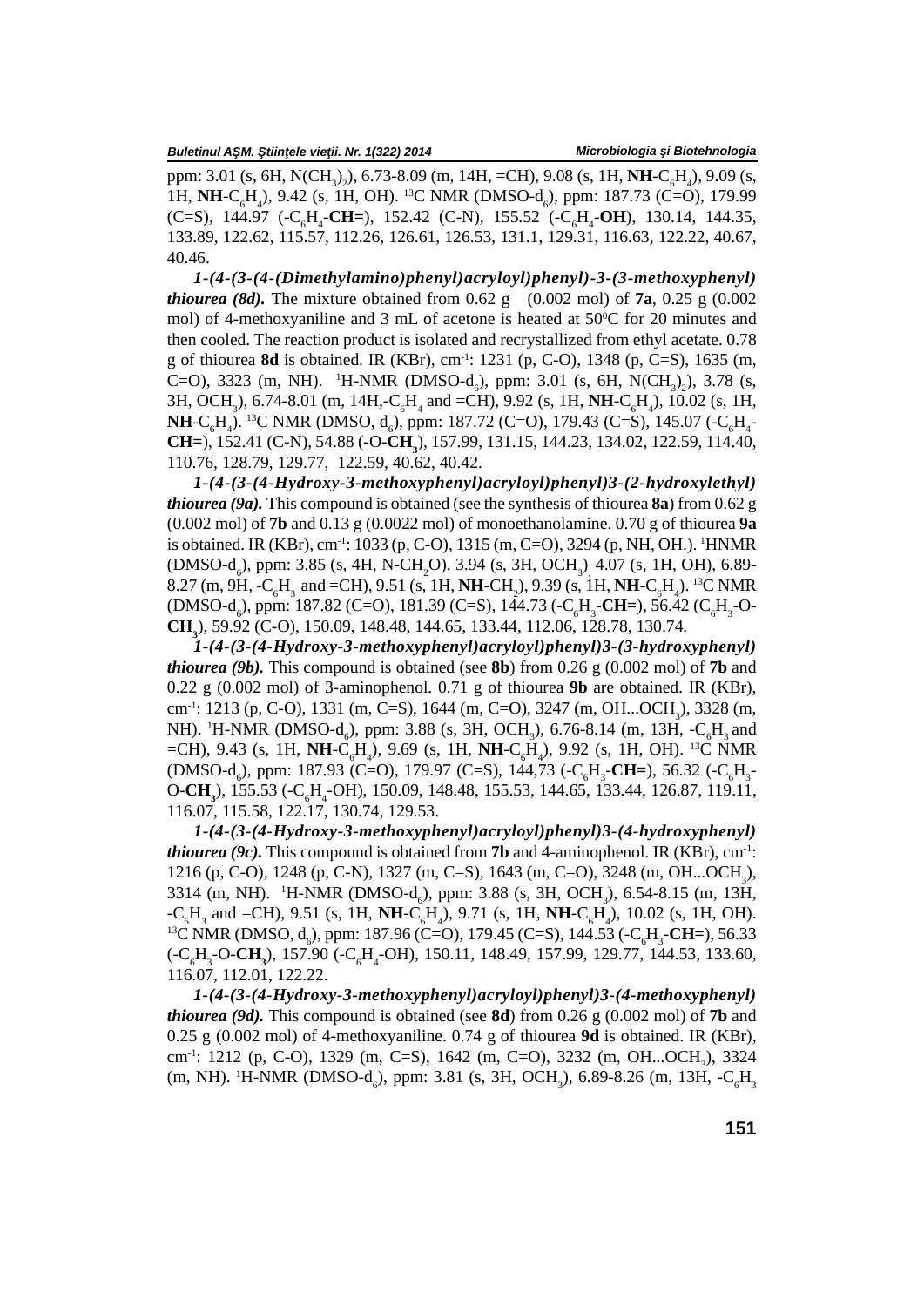and =CH), 9.17 (s, 1H, NH-C<sub>6</sub>H<sub>4</sub>), 9.21 (s, 1H, NH-C<sub>6</sub>H<sub>4</sub>). <sup>13</sup>C NMR (DMSO, d<sub>6</sub>), ppm: 187.82 (C=O), 181.39 (C=S), 144.50 (-C6H3-**CH=**), 56.20 (-C6H3-O-**CH3**), 54.94 (-O-**CH3**), 150.20, 160.01, 129.82, 144.35, 115.04, 116.38, 128.61, 112.29, 122.39, 133.76, 132.61.

*1-(4-(3-(Furan-2-yl)acryloyl)phenyl)-3-(2-hydroxyethyl)thiourea (10a).* This compound is obtained (see **8a**) from 0.51 g (0.002 mol) of **7c** and 0.13 g of monoethanolamine. 0.56 g of thiourea **10a** are obtained. IR (KBr), cm<sup>-1</sup>: 1018 (m, C-O), 1233 (p, C-N), 1325 (m, C=S), 1644 (p, C=O), 3322 (p, NH, OH...OH). <sup>1</sup>H-RMN (DMSO-d<sub>c</sub>), ppm: 3.71 (s, 4H, NH-CH<sub>2</sub>), 6.65-8.10 (m, 9H,-C<sub>4</sub>H<sub>3</sub> and =CH), 9.63  $(s, 1H, NH-C<sub>s</sub>H<sub>a</sub>)$ , 9.37 (s, 1H, NH-CH<sub>2</sub>). <sup>13</sup>C NMR (DMSO, d<sub>c</sub>), ppm: 187.11 (C=O), 180.44 (C=S), 119.93 (-C4H3O-**CH=**), 60.02 (C-O), 151.89, 145.35, 114.09, 112.69, 144.09, 133.47, 129.24, 46.93.

*1-(4-(3-(Furan-2-yl)acryloyl)phenyl)-3-(3-hydroxyphenyl)thiourea (10b).* This compound is obtained (see **8b**) from 0.51 g (0.002 mol) of **7c** and 0.22 g (0.002 mol) of 3-aminophenol, 0.62 g of thiourea **10b** are obtained. IR (KBr), cm-1: 1018 (m, C-O), 1233 (p, C-N), 1327 (m, C=S), 1649 (p, C=O), 3207 (m, OH...OH), 3344 (m, NH). <sup>1</sup>H-NMR (DMSO- $d_6$ ), ppm: 6.55-8.07 (m, 13H, -C<sub>6</sub>H<sub>3</sub> and =CH), 10.05 (s,1H, **NH**-C<sub>6</sub>H<sub>4</sub>), 10.13 (s, 1H, NH-C<sub>H</sub>, <sup>13</sup>C NMR (DMSO, d<sub>c</sub>), ppm: 187.82 (C=O), 181.39 (C=S), 119.25 (-C<sub>1</sub>H<sub>2</sub>O-**CH**=), 158.53 (-C<sub>4</sub>H<sub>4</sub>-OH), 151.71, 144.84, 114.26, 113.57, 157.23, 133.01, 132.96, 126.41, 117.23, 129.55, 115.26, 130.04, 128.31.

*1-(4-(3-(Furan-2-yl)acryloyl)phenyl)-3-(4-hydroxyphenyl)thiourea (10c).* This compound is analogically obtained from **7c** and 4-aminophenol. IR (KBr), cm-1: 1222 (p, C-O), 1332 (m, C=S), 1655 (m, C=O), 3203 (p, NH, OH...OH). <sup>1</sup>H-NMR (DMSO $d_6$ ), ppm: 6.70-8.07 (m, 13H,  $-C_6H_3$  and  $=CH$ ), 9.94 (s, 1H, **NH**-C<sub>6</sub>H<sub>4</sub>), 10.05 (s, 1H, **NH**-C<sub>c</sub>H<sub>1</sub>). <sup>13</sup>C NMR (DMSO, d<sub>c</sub>), ppm: 187.23 (C=O), 180.44 (C=S), 119.21 (-C<sub>n</sub>H<sub>2</sub>O-**CH=**), 157.23 (-C6H4-OH), 151.82, 142.72, 11278, 113.48, 154.72, 129.86, 144.08, 133.78, 115.92, 126.72, 131.45, 126.64.

*1-(4-(3-(Furan-2-yl)acryloyl)phenyl)-3-(4-methoxyphenyl)thiourea (10d).* This compound is obtained (see 8d) from 0.51 g (0.002 mol) of **7c** and 0.25 g (0.002 mol) of 4-methoxyaniline; 0.62 g of thiourea **10d** are obtained. IR (KBr), cm-1: 1221 (p, C-O), 1327 (m, C=S), 1655 (m, C=O), 3310 (m, NH). <sup>1</sup>HNMR (DMSO-d<sub>c</sub>), ppm: 3.94 (s, 3H, OCH<sub>3</sub>), 6.65-8.09 (m, 14H,  $-C_6H_4$  and =CH), 9.22 and 9.25 (2s, 1H, 2\*NH-C<sub>6</sub>H<sub>4</sub>). <sup>13</sup>C NMR (DMSO-d<sub>c</sub>), ppm: 187.82 (C=O), 181.39 (C=S), 119.38 (-C<sub>a</sub>H<sub>3</sub>O-CH=), 54.88 (-O-CH3), 157.95, 145.39, 114.08, 112.72, 157.95, 129.95, 113.05, 133.86, 115.93, 126.72, 131.45, 128.95. Additional characteristics of propenones **8a-d**, **9a-d** and **10a-d** are given in Table 1.

### *3.3. HL-60 antiproliferative bioassay*

*Cell culture.* Human promyelocytic leukemia cells HL-60 (ATCC, Rockville, MD, USA) were routinely grown in suspension in 90% RPMI-1640 (Sigma, Saint Louis, USA) containing L- glutamine (2 nM), antibiotics (100 IU/mL penicillin, 100 mg/mL streptomycin) and supplemented with  $10\%$  (v/v) foetal bovine serum (FBS), in a 5%  $\text{CO}_2$  humidified atmosphere at 37°C. Cells were currently maintained twice a week by diluting the cells in RPMI 1640 medium containing 10% FBS.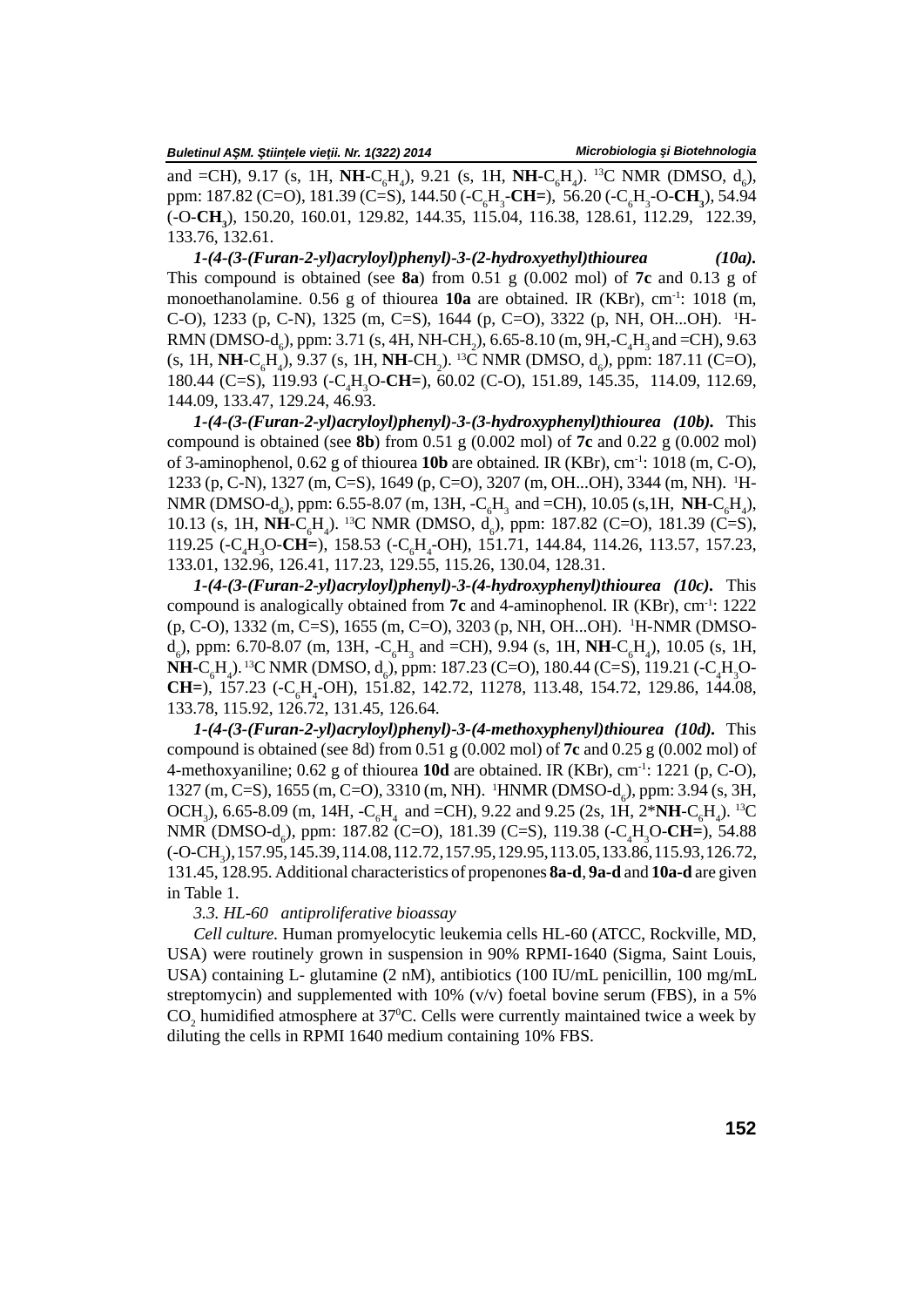**Table 1. Characteristics of isothiocyanatopropenones and thioureas.**

Ar-CH=CH-C<br>
NH-C-R; Ar-CH=CH-C<br>
Fa-c<br>  $A = H_3C$ <br>
Ar =  $H_3C$ <br>
Ar =  $H_3C$ <br>
Ar =  $H_3C$ <br>
Ar =  $H_3C$ <br>
Ar =  $H_3C$ <br>
Ar =  $H_3C$ 



| Comp            | $\mathbf R$      | Formula                   |             | Found/Calculated, % |             | M. P., <sup>0</sup> C | Yield,        |
|-----------------|------------------|---------------------------|-------------|---------------------|-------------|-----------------------|---------------|
| No.             |                  |                           | $\mathbf C$ | $\bf H$             | ${\bf N}$   |                       | $\frac{0}{0}$ |
| 6a              | $N(CH_3)_2$      | $C_{20}H_{23}N_{3}OS$     | 67.98/67.96 | 6.59/6.56           | 11.90/11.89 | 136-138               | 95            |
| 6b              | $N(CH_3)_2$      | $C_{16}H_{16}N_{2}O_{2}S$ | 64.01/63.98 | 5.33/5.37           | 9.38/9.33   | 163-165               | 91            |
| 7a              | -NCS             | $C_{18}H_{16}N_2OS$       | 70.26/70.10 | 5.28/5.23           | 9.26/9.08   | 136-138               | 72-92         |
| 7b              | -NCS             | $C_{17}H_{13}NO_3S$       | 65.64/65.58 | 4.26/4.21           | 4.68/4.50   | 124-126               | 54-72         |
| $7\mathrm{c}$   | <b>NCS</b>       | $C_{14}H_9NO_2S$          | 65.98/65.87 | 3.64/3.55           | 5.58/5.49   | 82-83                 | 63-82         |
| 8a              | $-CH2CH2OH$      | $C_{20}H_{23}N_{3}O_{2}S$ | 65.12/65.01 | 6.31/6.27           | 11.47/11.37 | 178-179               | 95            |
| 8 <sub>b</sub>  | OН               | $C_{24}H_{23}N_{3}O_{2}S$ | 69.18/69.04 | 5.46/5.55           | 10.23/10.06 | 175-176               | 91            |
| 8c              | OН               | $C_{24}H_{23}N_{3}O_{2}S$ | 69.12/69.04 | 5.49/5.55           | 10.28/10.06 | 164-165               | 86            |
| 8d              | OCH <sub>3</sub> | $C_{25}H_{25}N_{3}O_{2}S$ | 69.52/69.58 | 5.94/5.84           | 9.83/9.74   | 154-155               | 92            |
| 9a              | $-CH2CH2OH$      | $C_{19}H_{20}N_2O_4S$     | 61.23/61.27 | 5.44/5.41           | 7.66/7.52   | 153-154               | 95            |
| 9b              | OН               | $C_{23}H_{20}N_2O_4S$     | 65.74/65.70 | 4.82/4.79           | 6.78/6.66   | 176-177               | 84            |
| 9c              | OH               | $C_{23}H_{20}N_{2}O_{4}S$ | 65.68/65.70 | 4.84/4.79           | 6.76/6.66   | 154-155               | 82            |
| 9d              | OCH <sub>3</sub> | $C_{24}H_{22}N_{2}O_{4}S$ | 66.26/66.34 | 5.18/5.10           | 6.56/6.45   | 158-159               | 87            |
| 10a             | $-CH2CH2OH$      | $C_{16}H_{16}N_2O_3S$     | 60.85/60.74 | 5.12/5.10           | 8.98/8.85   | 172-173               | 88            |
| 10 <sub>b</sub> | ОН               | $C_{20}H_{16}N_{2}O_{3}S$ | 65.98/65.92 | 4.47/4.43           | 7.82/7.69   | 169-170               | 85            |
| 10c             | ЮH               | $C_{20}H_{16}N_{2}O_{3}S$ | 65.80/65.92 | 4.49/4.43           | 7.81/7.69   | 152-153               | 82            |
| 10d             | OCH <sub>3</sub> | $C_{21}H_{18}N_2O_3S$     | 66.78/66.65 | 4.89/4.79           | 7.57/7.40   | 179-180               | 81            |

**153**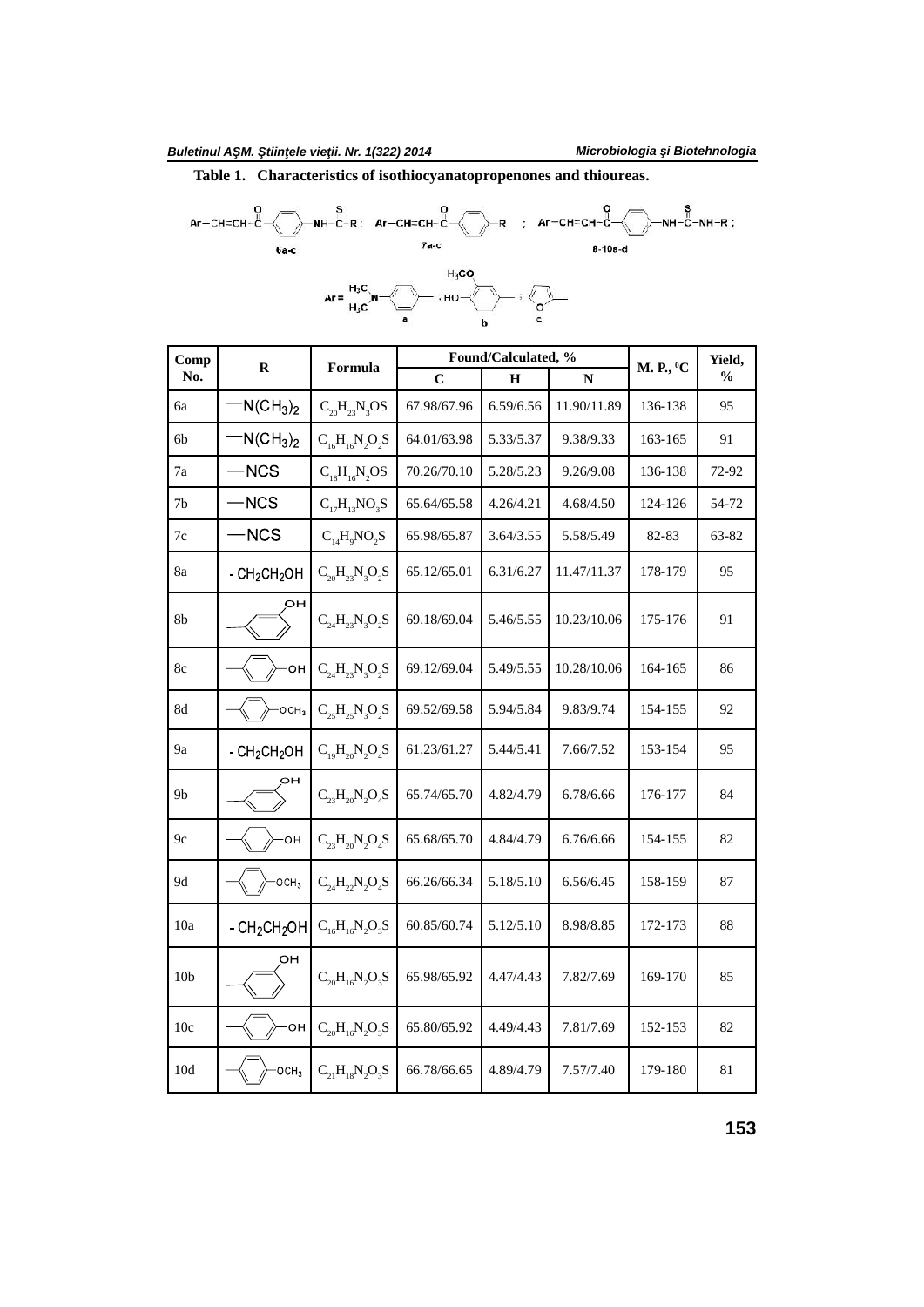#### *Buletinul A M. tiin ele vie ii. Nr. 1(322) 2014*

*Cell proliferation assay.* The cell proliferation assay for compounds and ligands was performed using 3-(4,5-dimethylthiazol-2-yl)-5-(3-carboxymethoxyphenyl)2-(4 sulfophenyl)-2H-tetrazolium (MTS) (Cell Titer 96 Aqueous, Promega, USA), which allowed us to measure the number of viable cells. In brief, triplicate cultures of 10,000 cells in a total of 100 mL medium in 96-well microtiter plates (Becton, Dickinson and Company, Lincoln Park, NJ, USA) were incubated for 24 hours, 5%  $CO<sub>2</sub>$ , at 37<sup>o</sup>C. Compounds were dissolved in ethanol to prepare the stock solution of 1 – 1022 M. These compounds and doxorubicin (Novapharm, Toronto, Canada), as a positive control, were diluted at multiple concentrations  $(1 \text{ and } 10 \mu M)$  with culture media, added to each well and incubated for 3 days. Following each treatment, MTS  $(20 \mu L)$ was added to each well and the mixture incubated for 4 hours. MTS is converted to water-soluble colored formazan by dehydrogenase enzymes present in metabolically active cells. Subsequently, the plates were read at 490 nm using a microplate reader (Molecular Devices, Sunnyvale, CA).

*3.4. Antibacterial bioassay.* The antibacterial activity of compounds and also of their prototype Furaciline was determined under liquid nutritive environment [2% of peptonate bullion (pH 7.0)] using successive dilution method [18, 9]. *Escherichia coli ATSS 25922, Staphylococcus aureus (ATSS 2512), Shigella sonnei, Salmonella abony GISK 03/03* and *Bacillus cereus GISK 8035* were used as reference strains for *in vitro* experiment. The dissolution of studied substances in dimethylformamide, cultivation of microorganisms, obtaining of suspension, determination of minimum inhibitory concentration (MIC) and minimum bactericidal concentration (MBC) were carried out according to the method previously reported [19].

## **4. Results and discussion**

### *4.1. Chemistry*

This paper is devoted to methods for obtaining the mentioned compounds with NHCS and NCS groups from 4-(dimethylamino)benzaldehyde (**1)**, 4-hydroxy-3 methoxybenzaldehyde (**2)** and furan-2-carbaldehyde (**3)** by condensing them with 3-(4 acetylphenyl)-1,1-dimethylthiourea (**4)** according to the following scheme 1:



Acetylphenylthiourea **4** [7] has been obtained by heating 1-(4-aminophenyl) ethanone with tetramethyltiuram disulphide (TMTD) in dimethylformamide at 90°C.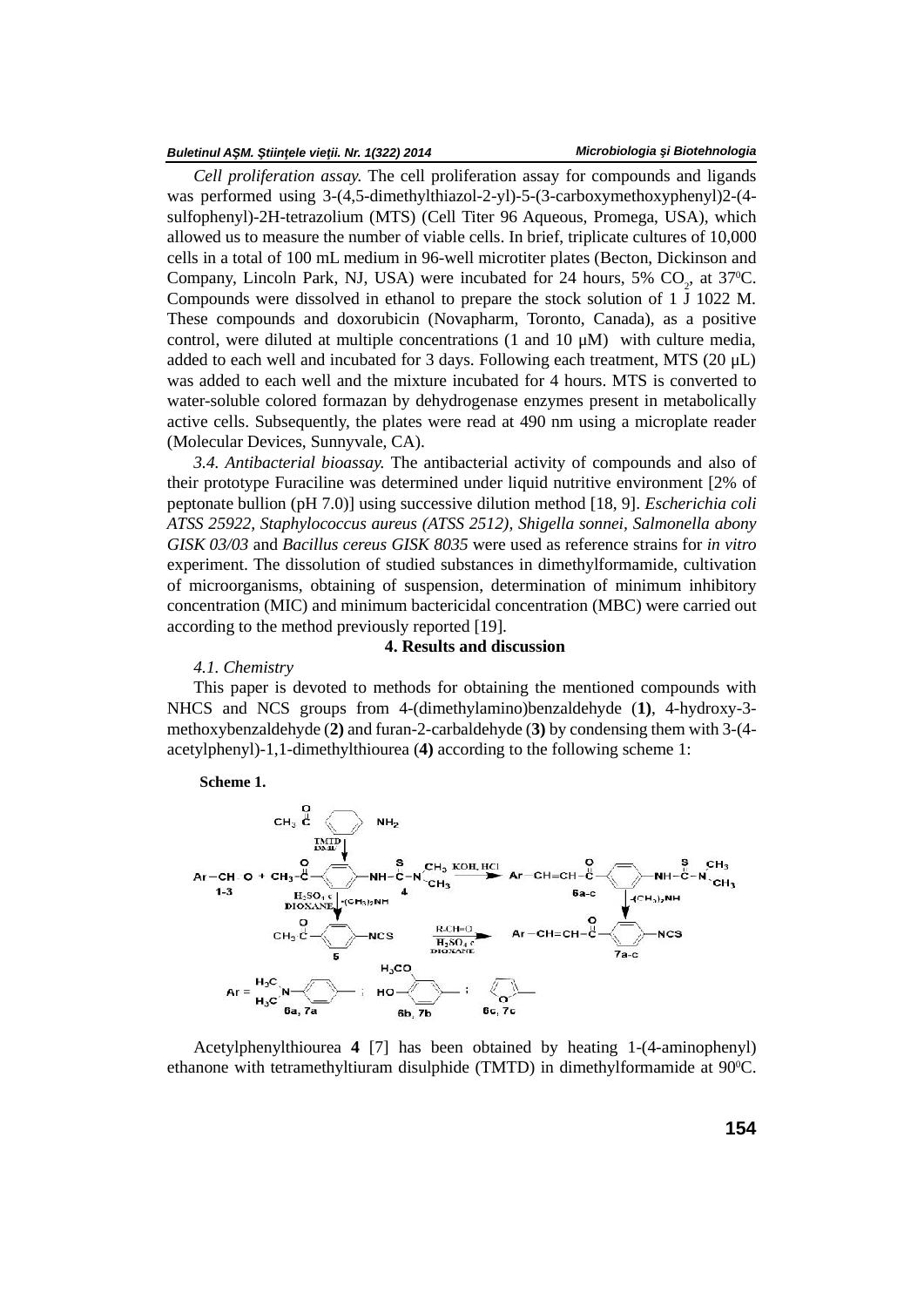It has been established that carbon disulphide, added to the reaction mixture, reduces time reaction up to 7 and provides a product yield of 88%. The catalytic role of carbon disulphide is fully consistent with the mechanism of thiocarbonylation of aromatic amines [8]. Thus, adding DTMT in low rates has a favourable effect, which contributed to more efficient consumption of the reagent.

Condensation of aldehydes (**1)** and (**2**) with 3-(4-acetylphenyl)-1,1-dimethylthiourea (**4)** occurs unsatisfactory under base catalysis (KOH) conditions, where to when furan-2-carbaldehyde (**3)** is condensed in molar ratio of reagents - aldehyde (**3**): thiourea (**4**): KOH = 1:1.2:1.8, the yield of **6c** reaches 92% within 12 hours.

Condensation of 4-(dimethylamino)benzaldehyde (**1)** with 3-(4-acetylphenyl)-1,1 dimethylthiourea (**4)** occurs in acid catalysis, the aldehyde being activated by double protonation to nitrogen and carbonyl group. When using concentrated hydrochloric acid, the reaction ends within 1-1.5 hours in the temperature range of  $60-70^{\circ}$ C. The propenone (6a) simultaneously eliminates dimethylamine, diminishing the final product (**7a**) yield with rise in temperature and reaction time. The final product contains isothiocyanatopropenone (**7a).** 4-Hydroxy-3-methoxybenzaldehyde (**2)**, being disabled by two electron donor groups, condenses by heating  $(70^{\circ}$ C) with sulphuric acid in dioxane. Under such conditions, the propenone **6b** intermediate eliminates dimethylamine and turns into **7b** (54%). The deamination of **4** in **5** and its condensation with 2 are also possible. This possibility has been confirmed by direct condensation of **2** with **5**, when the propenone **7b** is obtained with a yield of 72%. The low yields of **6b** and **7b** are caused by secondary reaction between reagent NCS and CH=O group, which becomes the main reaction when the reaction mixture is heated to reflux.

In the case of **7a** and **7c,** different ways of obtaining have been studied, including the elimination of dimethylamine from propenones **6a** and **6c** under specific action of some acid agents. Acetic anhydride is the most suitable reagent in the synthesis of **7a**, and in the case of **7c** the deamination of **6c** occurs more effectively by treating it with sulphuric acid in dioxane. Thioureas **6a** and **6c** heated (125-1350C) in xylene slowly eliminate dimethylamine, turning into isothiocyanatopropenones **7a** and **7c.** The yield increases when a current of carbon dioxide passes through the reaction mixture, but is less than in the case of other reagents (Table 2).

**Table 2. Optimization of isothiocyanatopropenones yields**

$$
\begin{array}{c}\n\mathsf{R}\text{-}\mathsf{CH}\text{-}\mathsf{CH}\text{-}\mathsf{C}\text{-}\mathsf{NCS} \\
\hline\n\mathsf{R}\text{-}\mathsf{CH}\text{-}\mathsf{CH}\text{-}\mathsf{C}\mathsf{S}\n\end{array}
$$

| Compound<br>No. | R                                                                             | <b>Reagent</b>       | Solvent | <b>Reaction</b><br>time, $\frac{3}{10}S$ | <b>Temperature</b><br>$\rm ^0C$ | Yield,<br>$\frac{0}{0}$ |
|-----------------|-------------------------------------------------------------------------------|----------------------|---------|------------------------------------------|---------------------------------|-------------------------|
| 7a              | $H_3C N^-$<br>$H_3C$                                                          | $(CH3CO2O3O$         | benzene | 7.2                                      | reflux                          | 92                      |
| 7а              | $H_3C$ N $\rightarrow$ H <sub>3</sub> C <sup>N-<math>\rightarrow</math></sup> | CH <sub>2</sub> COCI | benzene | 7.2                                      | reflux                          | 91                      |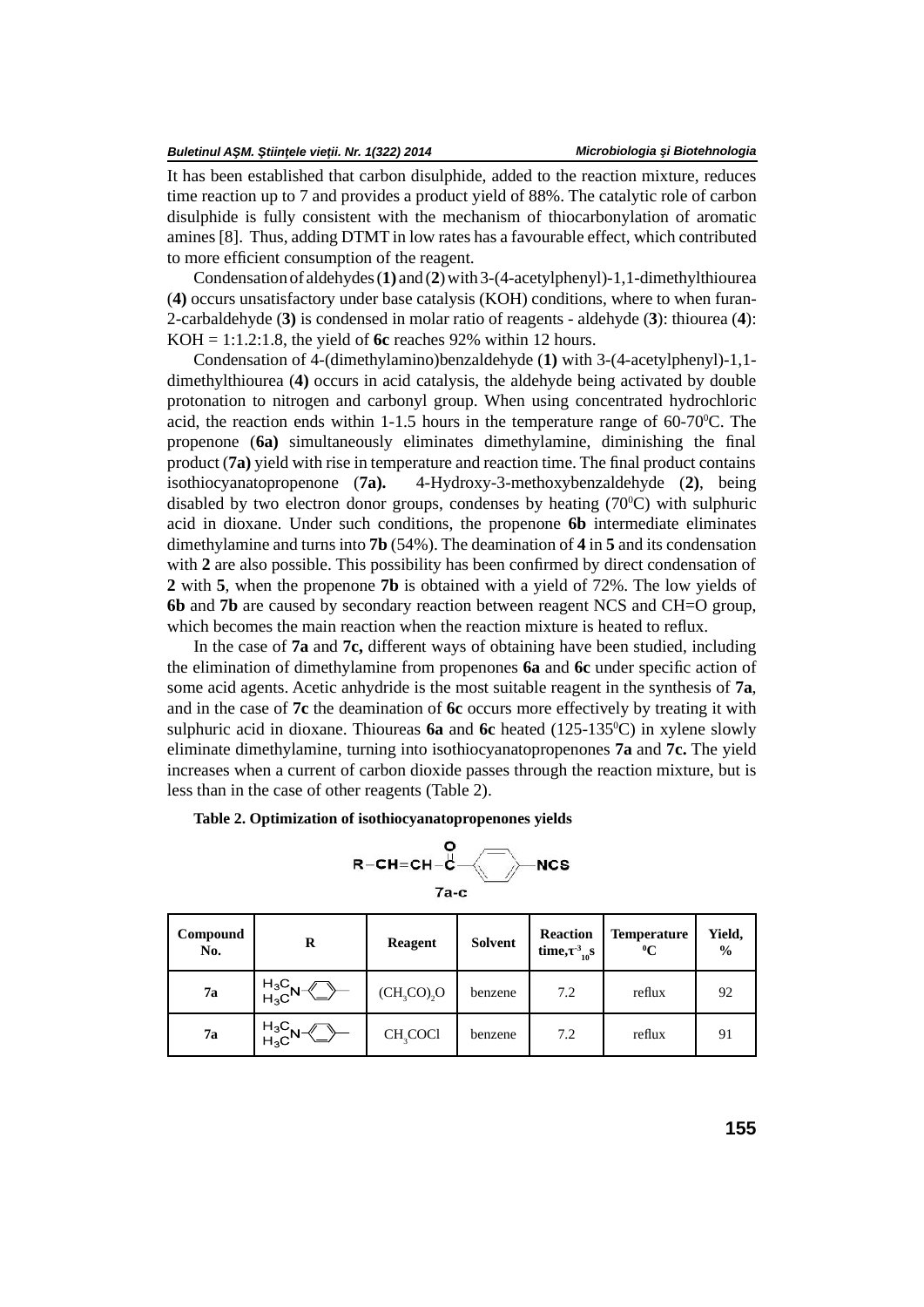| Buletinul A M. tiin ele vie ii. Nr. 1(322) 2014 |  |  |  |  |
|-------------------------------------------------|--|--|--|--|
|-------------------------------------------------|--|--|--|--|

|  | Microbiologia i Biotehnologia |
|--|-------------------------------|
|--|-------------------------------|

| 7a            | $H_3C_N \ll H_3C$ | CO <sub>2</sub>      | xylene  | 3.6 | 125-135 | 72 |
|---------------|-------------------|----------------------|---------|-----|---------|----|
| ${\bf 7b}$    | $H_3CO$<br>HO-    | $H_2SO_4$            | dioxane | 5.4 | 60-70   | 54 |
| $7\mathrm{c}$ |                   | $(CH3CO2O3O$         | benzene | 7.2 | reflux  | 68 |
| $7\mathrm{c}$ |                   | $H_2SO_4$            | dioxane | 3.6 | 80      | 82 |
| 7c            |                   | CH <sub>3</sub> COCl | benzene | 3.6 | reflux  | 70 |
| $7\mathrm{c}$ |                   | CO <sub>2</sub>      | xylene  | 3.6 | 125-135 | 63 |

Propenones **8-10 (a-d)** with thiourea groups have been obtained by addition of an amine to **7a, 7b, 7c** according the following schema 2:



Adding amines to NCS group occurs at room temperature or at a slight heating, without affecting the propenone group. The end of reaction is determined by TLC following the consumption of respective isothiocyanatopropenones. The structure of compounds **6, 7a-c** and **8**, 9, 10a-d has been confirmed by means of elemental and spectral analyses (IR and NMR) and via reactions of elimination or addition to functional groups.

### *4.2.Antileukemia activity*

All compounds were tested as inhibitors of HL-60 cells proliferation (Table 3). These human promyelocytic leukemia cells were incubated for three days in the presence of synthetic compounds (thioureas and isothiocyanatopropenones) and the number of viable cells was measured using the MTS assay. The results are expressed as the percentage of cell growth inhibition at two concentrations of 10 and 1 μM (Tatsuzaki et al., 2006). Some thioureas and isothiocyanatopropenones have a significant inhibitory activity at 10  $\mu$ M but less at 1  $\mu$ M. The nature of substituents in thioureas appears to modulate the cell inhibition. The substances **6a, 8a, 9c and 10b** are remarkable among all tested compounds and can effectively inhibit the HL-60 cell proliferation at 10  $\mu$ M. The activity of compounds is influenced by the nature of the substituents: furan, benzene, dimethylamine and hydroxo group in different meta-, ortho- and parapositions.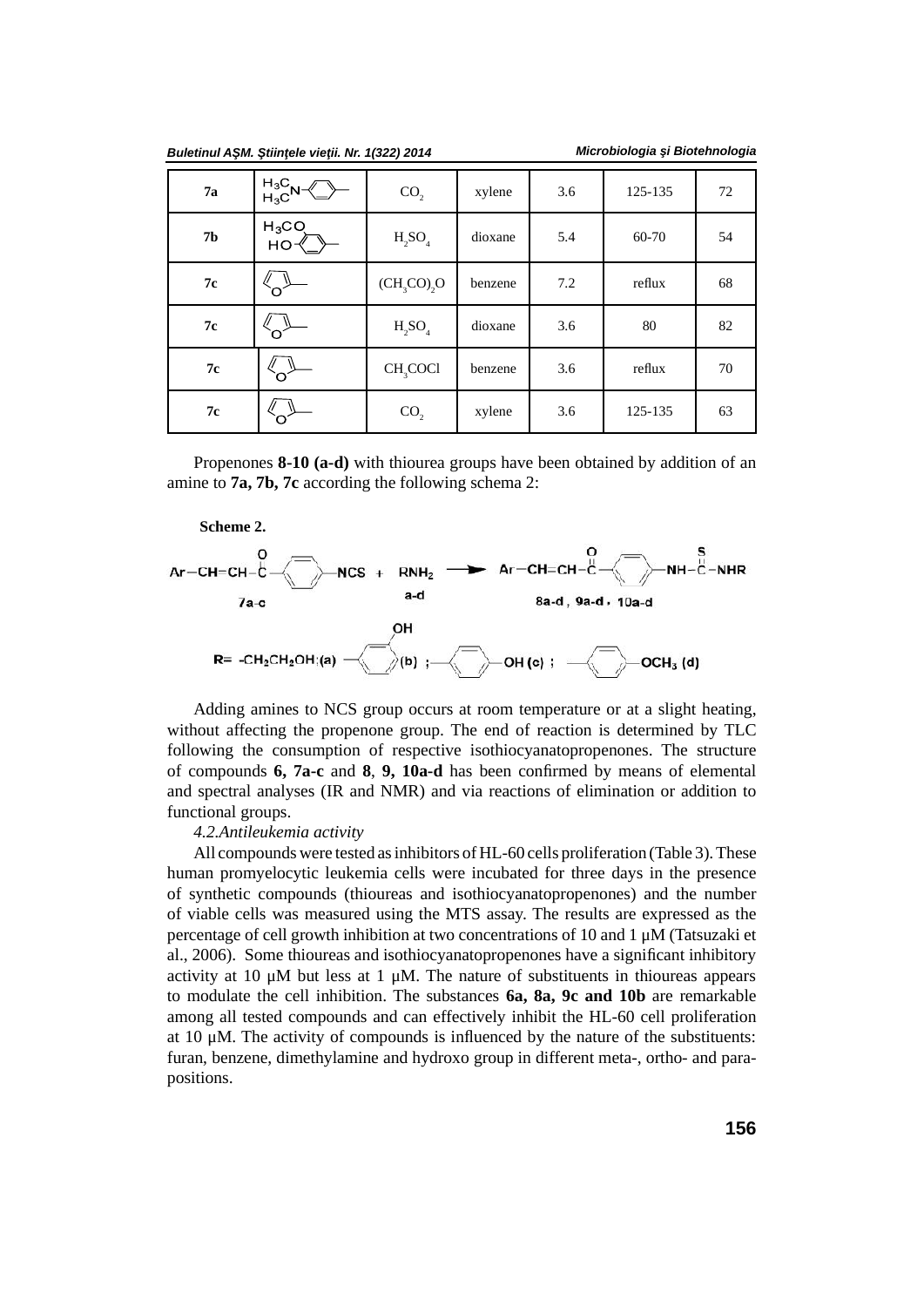|                 |                  | Inhibition of cell proliferation, (%) |
|-----------------|------------------|---------------------------------------|
| Compound, No    | $1 \mu M$        | $10 \mu M$                            |
| 6a              | $\mathbf{0}$     | 78                                    |
| <b>8a</b>       | $\theta$         | 69                                    |
| 8 <sub>b</sub>  | $\Omega$         | $30\,$                                |
| <b>8c</b>       | 9                | 37                                    |
| 9 <b>b</b>      | $\Omega$         | $\theta$                              |
| 9c              | $\overline{c}$   | 81                                    |
| 9d              | $\overline{7}$   | 12                                    |
| 10a             | $\Omega$         | $\overline{0}$                        |
| 10 <sub>b</sub> | 18               | 91                                    |
| 10c             | $\Omega$         | 28                                    |
| 10d             | $\boldsymbol{0}$ | 12                                    |
| <b>Dox</b>      | 100              | 100                                   |

**Table 3. Antiproliferative activity of thioureas on human leukemia (HL-60) cells at two concentrations.**

<sup>a</sup> SEM <  $\pm$  4% of a single experiment in triplicate, **Dox** – doxorubicin

# *4.3. Antibacterial activity*

Twelve thioureas and isothiocyanatopropenones have been screened for their *in vitro* antibacterial activity. Experimental results obtained from the study of antimicrobial activity are given in Table 4. As it could be seen, they display bacteriostatic activity towards gram-positive and gram-negative bacteria in  $4.61 - 300 \mu g/mL$  concentration range. For comparison, we also presented the antimicrobial data characteristic for Furaciline, a bactericide used in medical practice.

The experimental data prove that compounds **7a**, **8c** and **8d** display similar antimicrobial activity as Furaciline towards gram-negative *Salmonella abony* microorganism. At the same time the compounds **7a**, **7b**, **8d** and **9c** are active towards gram-positive bacteria *Staphylococcus aureus*. The minimum bactericidal concentration for all gram-positive and gram-negative strains *Escherichia coli, Staphylococcus aureus, Shigella sonnei, Salmonella abony* and *Bacillus cereus*is higher than 300 μg/mL.

|                                        |            |                                         |          |          |                                |                                            | <b>Compounds</b> |          |                         |          |                 |                             |                 |
|----------------------------------------|------------|-----------------------------------------|----------|----------|--------------------------------|--------------------------------------------|------------------|----------|-------------------------|----------|-----------------|-----------------------------|-----------------|
| <b>Stem</b>                            |            | 6a                                      | 7a       | 8a       | <b>8c</b>                      | 8b                                         | 8d               | 6с       | 7с                      | 10a      | 7b              | 9с                          | Fura-<br>ciline |
| ∩<br>coli,<br>ن                        | <b>CMI</b> | $\sim$<br>r.<br>$\sim$<br>$\infty$<br>− | 4.69     | S<br>37  | $\tilde{c}$<br>$\overline{18}$ | 75<br>$\infty$<br>$\overline{\phantom{0}}$ | S<br>37.         | S<br>37. | $\sim$<br>$\sim$<br>37. | 300<br>Λ | 300<br>$\wedge$ | ↽<br>3<br>G,                | 2.34            |
| 25922,(<br>Escherichia<br>ATSS 25922,( | <b>CMB</b> | 300<br>Λ                                | 300<br>Λ | 300<br>Λ | 300<br>Λ                       | 300<br>$\wedge$                            | 300<br>Λ         | 300<br>Λ | 300<br>Λ                | 300<br>Λ | 300<br>$\wedge$ | S<br>$\cdot$<br>L<br>$\sim$ | 9.37            |

**Table 4. Antibacterial activity (MIC\* / MBC\*\*) (µg/mL) of some sulphur containing compounds.**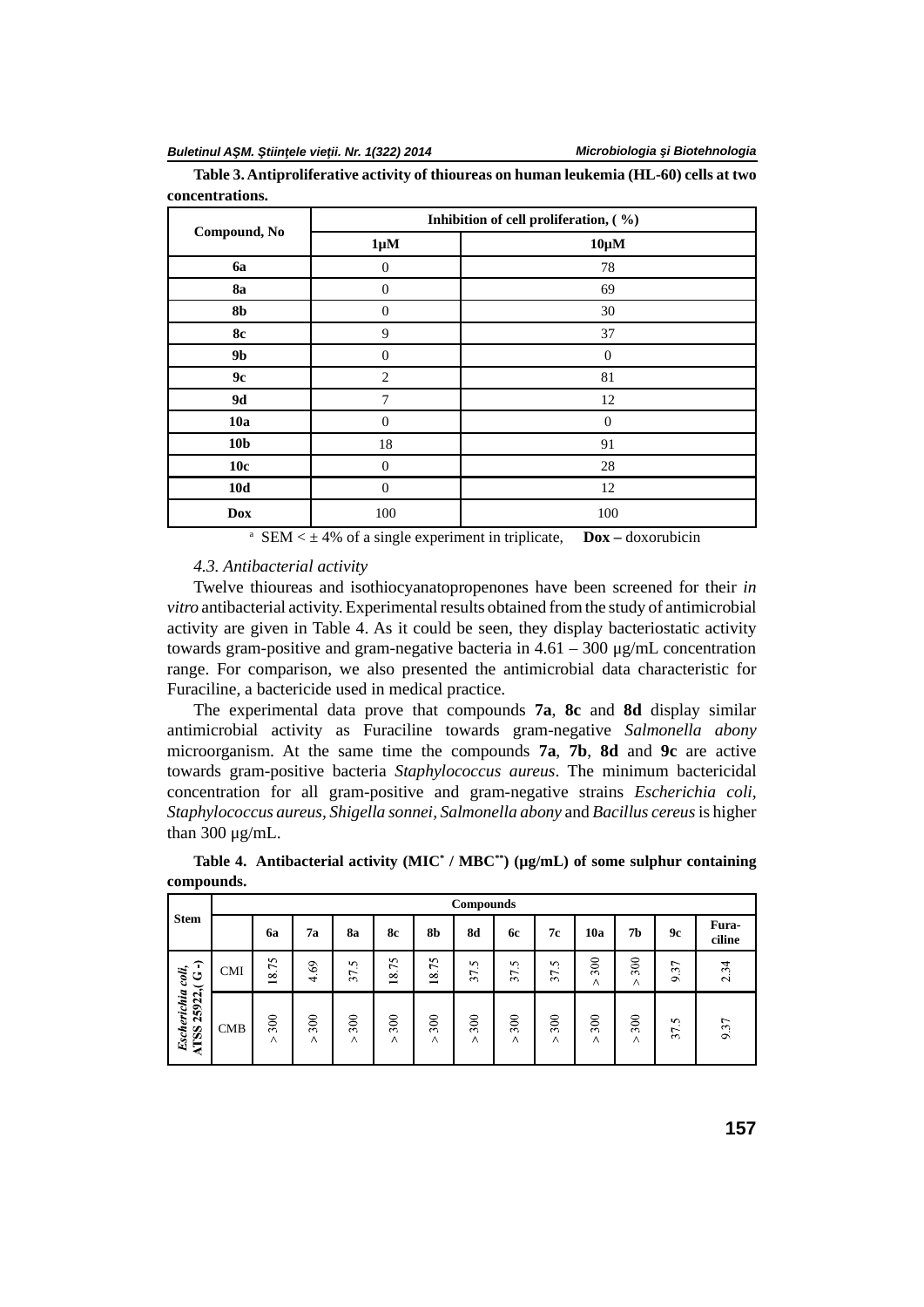|  |  | Buletinul A M. tiin ele vie ii. Nr. 1(322) 2014 |  |
|--|--|-------------------------------------------------|--|
|--|--|-------------------------------------------------|--|

*Microbiologia i Biotehnologia* 

| $GISK 8035, (G+)$<br><b>Bacillus cereus</b> |                 | Salmonella abony<br>$GISK 03/03$ , $(G - )$ |                 | nei (G-)                   | Shigella son-   | Staphylococcus aureus,<br>ATSS 25923 (G. | $\widehat{+}$ |
|---------------------------------------------|-----------------|---------------------------------------------|-----------------|----------------------------|-----------------|------------------------------------------|---------------|
| <b>CMB</b>                                  | <b>CMI</b>      | <b>CMB</b>                                  | <b>CMI</b>      | <b>CMB</b>                 | <b>CMI</b>      | <b>CMB</b>                               | <b>CMI</b>    |
| 300.0                                       | 37.5            | 300<br>$\wedge$                             | 37.5            | 300<br>$\wedge$            | 37.5            | 300<br>$\wedge$                          | 18.75         |
| 300<br>$\wedge$                             | 18.75           | $>300$                                      | 9.37            | 300.0                      | 18.75           | 300<br>$\lambda$                         | 9.37          |
| 300<br>Λ                                    | 18.75           | 300                                         | 75.0            | 300<br>$\overline{\wedge}$ | 37.5            | 300<br>$\wedge$                          | 37.5          |
| 300<br>$\wedge$                             | 300<br>$\wedge$ | 300<br>Λ                                    | 9.37            | 300<br>$\wedge$            | 9.37            | 300<br>Λ                                 | 37.5          |
| 300<br>$\wedge$                             | 18.75           | $>300$                                      | 18.75           | 300<br>$\overline{\wedge}$ | 18.75           | 300<br>$\overline{\wedge}$               | 37.5          |
| 300<br>$\wedge$                             | 18.75           | 300<br>Λ                                    | 9.37            | 300<br>$\lambda$           | 300<br>$\wedge$ | 300<br>Λ                                 | 9.37          |
| 300<br>$\wedge$                             | 37.5            | 300<br>$\overline{\wedge}$                  | 18.75           | $>300$                     | $>300$          | $>300$                                   | 75.0          |
| 300<br>$\wedge$                             | 300<br>$\wedge$ | 300<br>$\wedge$                             | 37.5            | 300<br>$\wedge$            | 37.5            | 300<br>$\wedge$                          | 37.5          |
| 300<br>$\wedge$                             | 300<br>$\wedge$ | 300<br>$\Lambda$                            | 300<br>$\wedge$ | 300<br>$\wedge$            | 300<br>$\wedge$ | 300<br>$\wedge$                          | 18.75         |
| $>300$                                      | 9.37            | $>300$                                      | 300<br>$\wedge$ | 300<br>$\lambda$           | 300<br>$\wedge$ | $>300$                                   | 9.37          |
| 37.5                                        | 9.37            | 300<br>$\wedge$                             | 300<br>$\wedge$ | 300<br>$\wedge$            | 300<br>$\wedge$ | 37.5                                     | 9.37          |
| 4.68                                        | 4.68            | 4.68                                        | 4.68            | 4.68                       | 2.34            | 9.37                                     | 2.34          |

*\*MIC – minimum inhibitory concentration. \*\*MBC – minimum bactericidal concentration.*

### **5. Conclusion**

We have synthesized a novel series of aromatic propenones containing thioamidic or isothiocyano groups. Aromatic propenones with  $NHCSN(CH_3)_2$ -group have been obtained by catalytic condensation of 4-(dimethylamino)benzaldehyde, 4-hydroxy-3-methoxybenzaldehyde and furan-2-carbaldehyde with 3-(4-acetylphenyl)-1,1 dimethylthiourea in acid or base medium. These aromatic propenones eliminated dimethylamine and turned into isothiocyanatopropenones with 54-92% yields by means of thermal treatment or in the presence of acid agents  $(HCl, H_2SO_4, (CH_3CO)_2O,$ CH3COCl). For better thermostability, propenona **7a** is acetic anhydride, and sulfuric acid in dioxane for propenona **7b**. Derivatives with NHCSNH thioamidic group have been obtained by treating isothiocyanatopropenones with primary amines (81-95%). All compounds were tested as inhibitors of HL-60 leukemia cells proliferation and the most potent of them have also been tested for their *in vitro* antibacterial activity against some gram-positive and gram-negative microorganisms: *Escherichia coli, Staphylococcus aureus, Shigella sonnei, Salmonella abony and Bacillus cereus.* Among all tested compounds **6a, 8a, 8b, 8c, 9d 10b, 10c** and **10d** efficiently inhibited the HL-60 cell proliferation at 10 μM concentration and **7a, 8c, 8d** and **9c** display a signifi cant antimicrobial activity towards gram-negative *Escherichia coli* and *Salmonella abony* microorganisms.

*Acknowledgments. The authors wish to thank the CHUL Research Center in Quebec City (Canada) and State University of Medicine and Pharmacy "N.Testemitanu" of Chisinau (Moldova) for their help in carrying out biological studies*.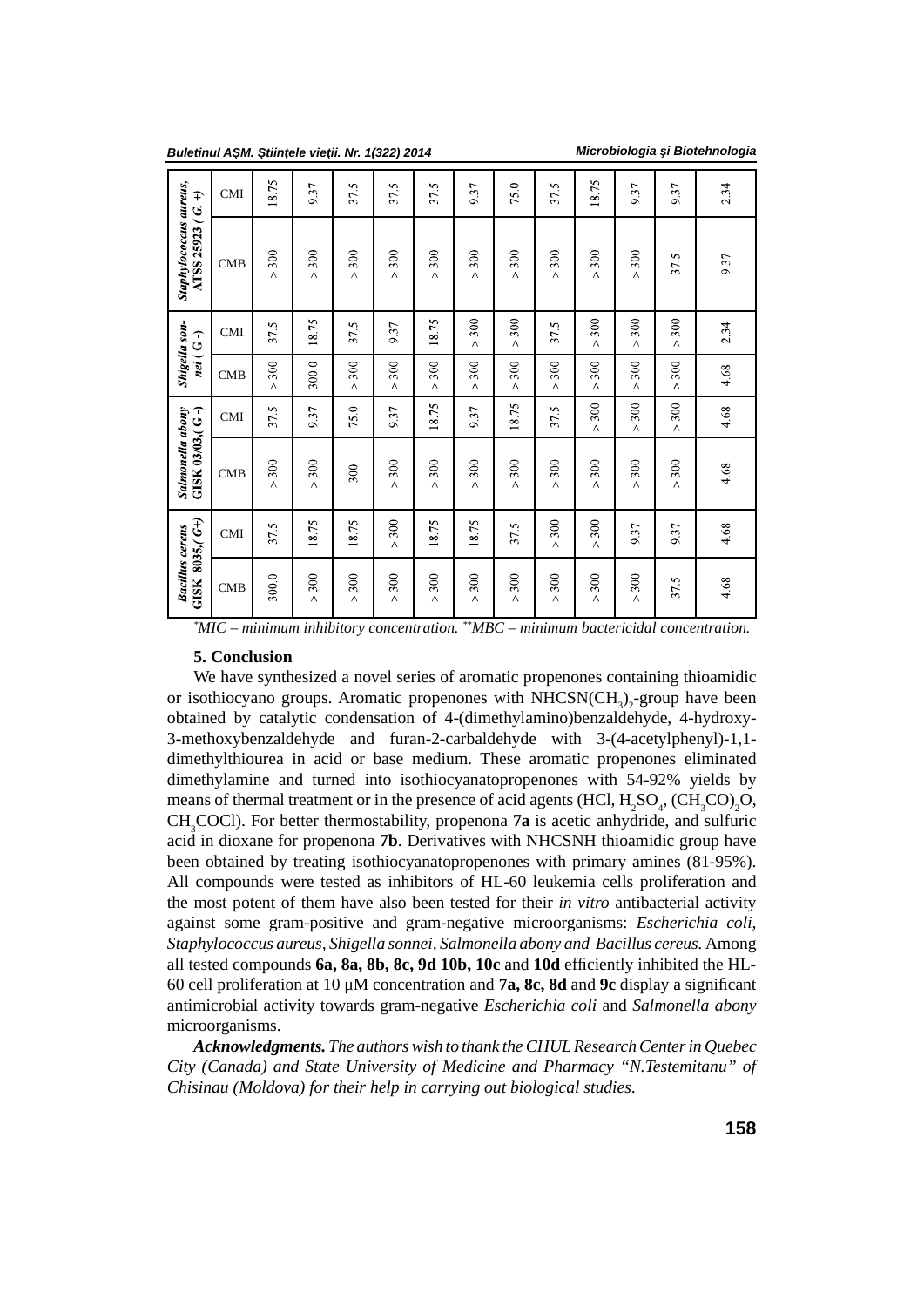### **References**

*1. Chen M., Christens S., Brogger Z.L, Rasmussen M.H, Theander T.G, Frokjaer S.* The novel oxygenated chalconed chalcone, 2,4-dimethoxy-4'-butoxychalcone, exhibits potent activity against human malaria parasite Plasmodium berghei and Plasmodium yoelii in vivo // Journal of Infectious Diseases, 176 (5), 1997, p. 1327-1333.

*2. Chen M., Christensen S.B., Blom J., Lemmich E., Nadelmann L., Fich K., Theander T.G., Kharazmil A.* Licochalcone A, a novel antiparasitic agent with potent activity against human pathogenic protozoan species of leishmania // Antimicrobial Agents Chemotherapy, 37, 1993, p. 2550-2556.

*3. Chen M., Christensen S.B., Theander T.G., Kharazmi A.* Antileishmanial activity of Licocchalcone A in mice infected with leishmania major and in hasters infected with leishmania donovani // Antimicrobial Agents Chemotherapy, Jun. 38, 1994, p. 1339-1344.

*4. Chen M., Christensen S.B., Zhai L., Rasmussen M.H., Theander T.G., Frokjaer S., Steffansen B., Davidsen J., Kharazmi A.* The novel oxygenated chalcone, 2,4-dimethoxi-4 butoxychalcone, exhibits potent activity against human malaria parasite Plasmodium falciparum in vitro and rodent parasites Plasmodium yoelii in vitro // Journal of Infect.ious Diseases, 176 (5), 1997, p. 1327-1337.

*5. Chen M., Theander T.G., Christensen S.B., Hviid L., Zahai L., Kharazmi A.*Licochalcone A, a new antimalarial agent, inhibits in vitro of the human malaria parasite Plasmodium falciparum and protects mice from P. Yoelii infection // Antimicrobial Agents Chemotherapy, 38 (7), (1994), p. 1470-1475.

*6. Daskawisz J.B., Comte G., Barron D., Pietro A.D., Thomasson F.,* Organolithium mediated synthesis of phenyl chalcones as potential inhibitors of chemoresistance // Tetrahedron Letters 40, 1999, p. 7095-7098.

*7. Doub L., Richarson L.M., Herbst D.R., Black M.L., Stevensona O.L., Bambas L.L., Youmans G.P., Youmans A.S.* Some phenylthiourea and their antituberculous activity // Journal of American. Chemical. Society, 80, 1958, p. 2205-17.

*8. Gulea A., Poirier D., Roy Jenny, Stavila V., Bulimestru I., Tapcov V., Bîrca M*. In vitro antileukemia, antibacterial and antifungal activities of some 3d mtal complexes: chemical synthesis and structure-activity relationships // Enzyme Inhibition and Medicinal Chemistry, 23, 2008, p. 806.

9. *Gulya A.P., Samusi N.S., Prisacari V.I., apcov V.I., Buraciov S.A., Spinu S.N., Begenari NP., Poirier D., Roy J. //* Pharmaceutical Chemistry Journal, 41, 2007, p. 114.

*10. Horakova K., Drobnico L., Nemec P.* Citotoxic and cancerostatic effect of isothiocyanates and related compaunds. Effect of isocyanatechalcones on Hela cells // Neoplasma, 18 (4), 1971, p. 355-359.

*11. Kim B.T., Kwang-Joong O., Chun J.C., Hwang K.J.* Synthesis of hydroxylated chalcone derivatives with diverse substitution patterns and their radical scavenging ability toward DPPH Free Radicals // Bulletin of the Korean Chemical Society, 29, 2008, p. 1125-1130.

*12. Knoppova E., Knoppova V., Koman V., Malinova A.* The gas chromatography of isotiocyanates and 3-substituted rhodanines // Journal of Chromatography, 62, 1971, p. 132- 134.

*13. Konieczny M.T, Sabisz M., Skladanowski A., Wakiec R., Augustynowiez-Kopec E., Zwolska Z*. Synthesis of isomeric, oxathiolone fused chalcones, and comparison of their activity toward various microorganisms and human cancer cells line // Chemical Pharmaceutical Bulletin 55(5), 2007, p. 817-820.

*14. Lee YS, Lim S.S., Sin K.H., Kim Y.S., Ohuchi K., Sang Hoon Jung S.H.* Anti-angiogenesis and anti-tumor activities of 2-hydroxy-4-methoxychalcone // Biological Pharmaceutical Bulletin, 29 (5), 2006, p. 1028-1031.